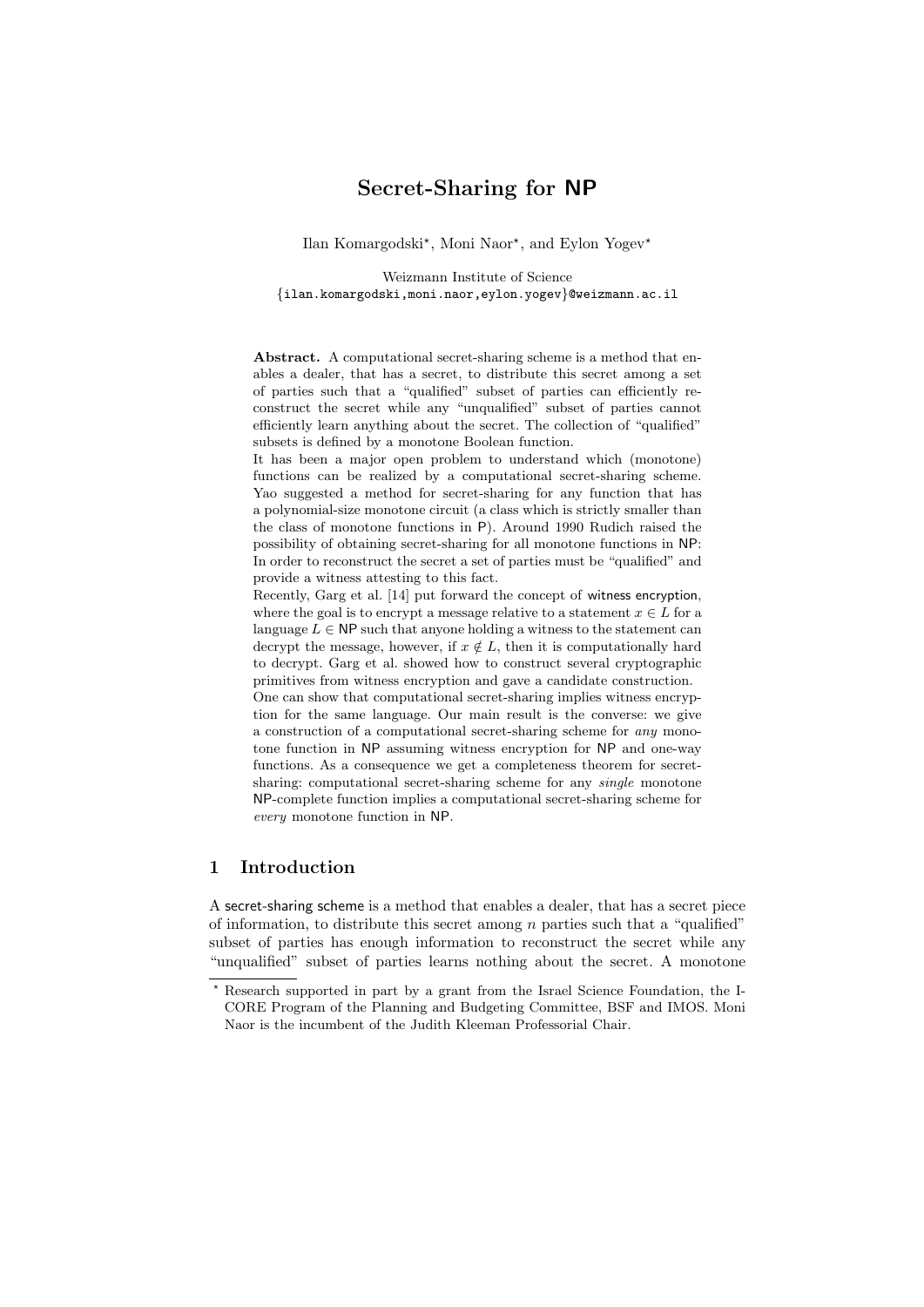collection of "qualified" subsets (i.e., subsets of parties that can reconstruct the secret) is known as an access structure, and is usually identified with its characteristic monotone function.<sup>1</sup> Besides being interesting in their own right, secret-sharing schemes are an important building block in many cryptographic protocols, especially those involving some notion of "qualified" sets (e.g., multiparty computation, threshold cryptography and Byzantine agreement). For more information we refer to the extensive survey of Beimel on secret-sharing schemes and their applications [4].

A significant goal in constructing secret-sharing schemes is to minimize the amount of information distributed to the parties. We say that a secret-sharing scheme is efficient if the size of all shares is polynomial in the number of parties and the size of the secret.

Secret-sharing schemes were introduced in the late 1970s by Blakley [8] and Shamir [32] for the *threshold access structure*, i.e., where the subsets that can reconstruct the secret are all the sets whose cardinality is at least a certain threshold. Their constructions were fairly efficient both in the size of the shares and in the computation required for sharing and reconstruction. Ito, Saito and Nishizeki [21] considered general access structures and showed that every monotone access structure has a (possibly inefficient) secret-sharing scheme that realizes it. In their scheme the size of the shares is proportional to the DNF (resp. CNF) formula size of the corresponding function. Benaloh and Leichter [7] proved that if an access structure can be described by a polynomial-size monotone formula, then it has an efficient secret-sharing scheme. The most general class for which secret-sharing is known was suggested by Karchmer and Wigderson [22] who showed that if the access structure can be described by a polynomial-size monotone span program (for instance, undirected connectivity in a graph), then it has an efficient secret-sharing scheme. Beimel and Ishai [5] proposed a secret-sharing scheme for an access structure which is conjectured to lie outside NC. On the other hand, there are no known lower bounds that show that there exists an access structure that requires only inefficient secret-sharing schemes.<sup>2</sup>

Computational Secret-Sharing. In the secret-sharing schemes considered above the security is guaranteed information theoretically, that is, even if the parties are computationally unbounded. These secret-sharing schemes are known as perfect secret-sharing schemes. A natural variant, known as computational secretsharing schemes, is to allow only computationally limited dealers and parties, i.e., they are probabilistic algorithms that run in polynomial-time. More precisely, a

<sup>&</sup>lt;sup>1</sup> It is most sensible to consider only *monotone* sets of "qualified" subsets of parties. A set M of subsets is called monotone if  $A \in M$  and  $A \subseteq A'$ , then  $A' \in M$ . It is hard to imagine a meaningful method for sharing a secret to a set of "qualified" subsets that does not satisfy this property.

<sup>2</sup> Moreover, there are not even non-constructive lower bounds for secret-sharing schemes. The usual counting arguments (e.g., arguments that show that most functions require large circuits) do not work here since one needs to enumerate over the sharing and reconstruction algorithms whose complexity may be larger than the share size.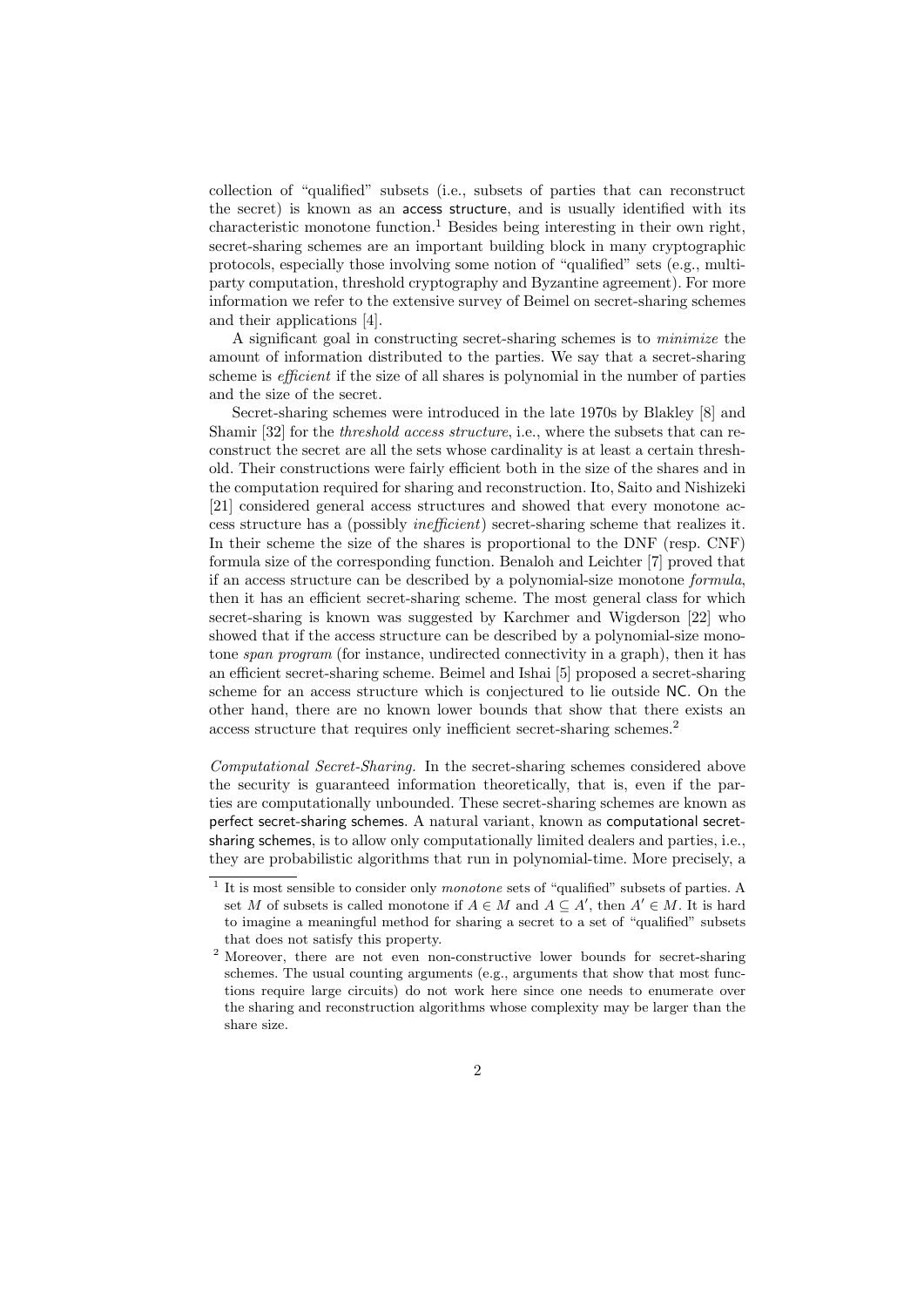computational secret-sharing scheme is a secret-sharing scheme in which there exists an *efficient* dealer that generates the shares such that a "qualified" subset of parties can *efficiently* reconstruct the secret, however, an "unqualified" subset that pulls its shares together but has only limited (i.e., polynomial) computational power and attempts to reconstruct the secret should fail (with high probability). Krawczyk [25] presented a computational secret-sharing scheme for threshold access structures that is more efficient (in terms of the size of the shares) than the perfect secret-sharing schemes given by Blakley and Shamir [8, 32]. In an unpublished work (mentioned in [4], see also Vinod et al. [33]), Yao showed an efficient computational secret-sharing scheme for access structures whose characteristic function can be computed by a polynomial-size monotone circuit (as opposed to the perfect secret-sharing of Benaloch and Leichter [7] for polynomial-size monotone formulas). Yao's construction assumes the existence of pseudorandom generators, which can be constructed from any one-way function [19]. There are access structures which are known to have an efficient computational secret-sharing schemes but are not known to have efficient perfect secret-sharing schemes, e.g., directed connectivity.<sup>3</sup> Yao's scheme does not include all monotone access structures with an efficient algorithm to determine eligibility. One notable example where no efficient secret-sharing is known is matching in a graph.<sup>4</sup> Thus, a major open problem is to answer the following question:

### Which access structures have efficient computational secret-sharing schemes, and what cryptographic assumptions are required for that?

Secret-Sharing for NP. Around 1990 Steven Rudich raised the possibility of obtaining secret-sharing schemes for an even more general class of access structures than P: monotone functions in NP, also known as  $\text{mNP.}^5$  An access structure that is defined by a function in mNP is called an mNP access structure. Intuitively, a secret-sharing scheme for an mNP access structure is defined (in the natural way) as following: for the "qualified" subsets there is a witness attesting to this fact and *given* the witness it should be possible to reconstruct the secret. On the other hand, for the "unqualified" subsets there is no witness, and so it should not be possible to reconstruct the secret. For example, consider the Hamiltonian access structure. In this access structure the parties correspond to edges of the complete undirected graph, and a set of parties  $X$  is said to be "qualified" if and

<sup>&</sup>lt;sup>3</sup> In the access structure for directed connectivity, the parties correspond to edge slots in the complete directed graph and the "qualified" subsets are those edges that connect two distinguished nodes s and t.

<sup>&</sup>lt;sup>4</sup> In the access structure for matching the parties correspond to edge slots in the complete graph and the "qualified" subsets are those edges that contain a perfect matching. Even though matching is in P, it is known that there is no monotone circuit that computes it [30].

 $^5$  Rudich raised it in private communication with the second author around 1990 and  $\,$ was not written to the best of our knowledge; some of Rudich's results can be found in Beimel's survey [4] and in Naor's presentation [28].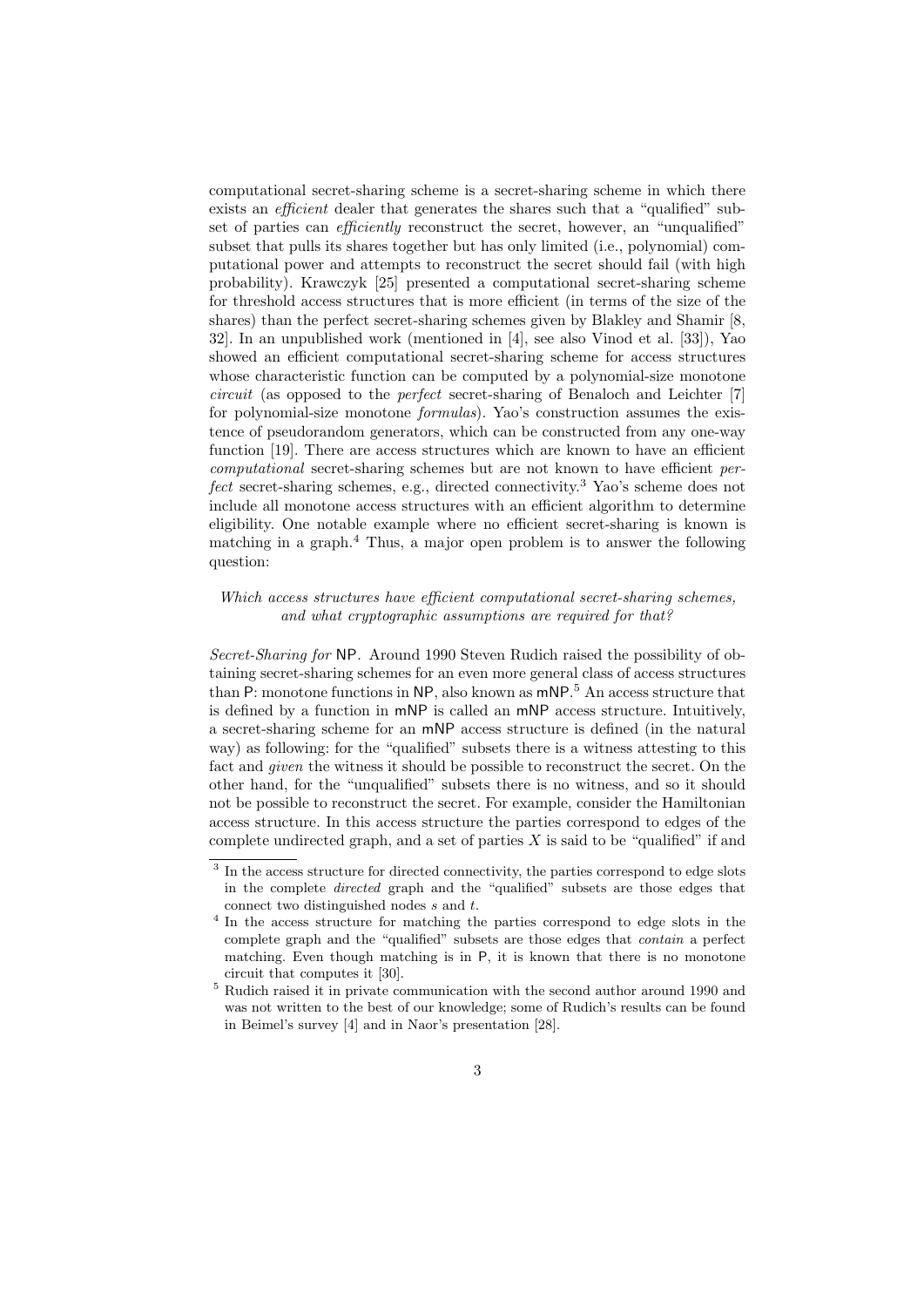only if the corresponding set of edges contains a Hamiltonian cycle and the set of parties knows a witness attesting to this fact.

Rudich observed that if  $NP \neq coNP$ , then there is no *perfect* secret-sharing scheme for the Hamiltonian access structure in which the sharing of the secret can be done efficiently (i.e., in polynomial-time).<sup>6</sup> This (conditional) impossibility result motivates looking for computational secret-sharing schemes for the Hamiltonian access structure and other mNP access structures. Furthermore, Rudich showed that the construction of a computational secret-sharing schemes for the Hamiltonian access structure gives rise to a protocol for oblivious transfer. More precisely, Rudich showed that if one-way functions exist and there is a computational secret-sharing scheme for the Hamiltonian access structure (i.e., with efficient sharing and reconstruction), then efficient protocols for oblivious transfer exist.<sup>7</sup> In particular, constructing a computational secret-sharing scheme for the Hamiltonian access structure assuming one-way functions will resolve a major open problem in cryptography and prove that Minicrypt=Cryptomania, to use Impagliazzo's terminology [20].

In the decades since Rudich raised the possibility of access structures beyond P not much has happened. This changed with the work on witness encryption by Garg et al. [14], where the goal is to encrypt a message relative to a statement  $x \in L$  for a language  $L \in \mathsf{NP}$  such that: Anyone holding a witness to the statement can decrypt the message, however, if  $x \notin L$ , then it is computationally hard to decrypt. Garg et al. showed how to construct several cryptographic primitives from witness encryption and gave a candidate construction.

A by-product of the proposed construction of Garg et al. was a construction of a computational secret-sharing scheme for a specific monotone NP-complete language. However, understanding whether one can use a secret-sharing scheme for any single (monotone) NP-complete language in order to achieve secret-sharing schemes for any language in mNP was an open problem. One of our main results is a positive answer to this question. Details follow.

Our Results. In this paper, we construct a secret-sharing scheme for every mNP access structure assuming witness encryption for NP and one-way functions. In addition, we give two variants of a formal definition for secret-sharing for mNP access structures (indistinguishability and semantic security) and prove their equivalence.

**Theorem 1.** Assuming witness encryption for NP and one-way functions, there is an efficient computational secret-sharing scheme for every mNP access structure.

We remark that if we relax the requirement of computational secret-sharing such that a "qualified" subset of parties can reconstruct the secret with very

<sup>&</sup>lt;sup>6</sup> Moreover, it is possible to show that if NP  $\&$  coAM, then there is no *statistical* secret-sharing scheme for the Hamiltonian access structure in which the sharing of the secret can be done efficiently [28].

 $7$  The resulting reduction is non-black-box. Also, note that the results of Rudich apply for any other monotone NP-complete problem as well.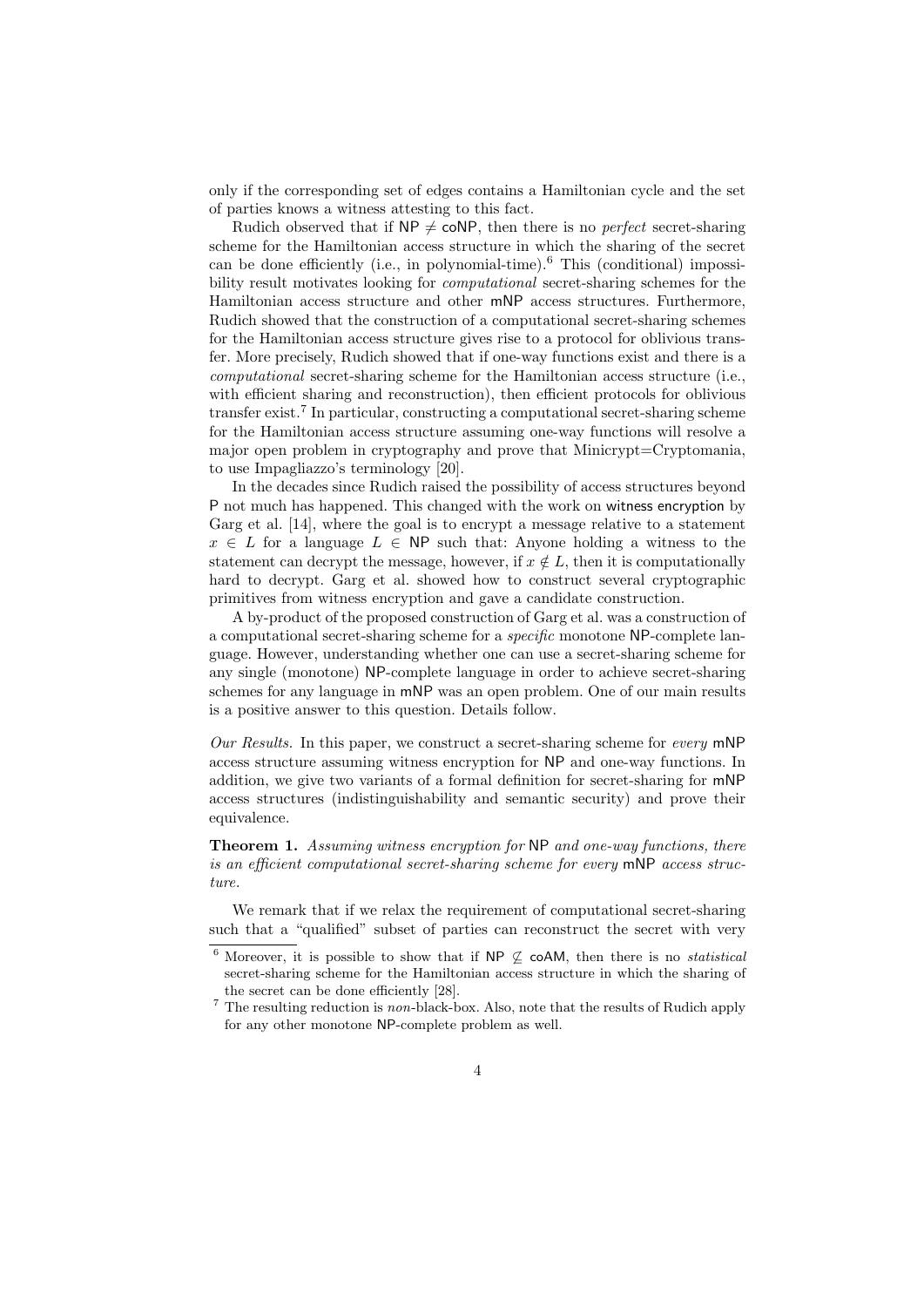high probability (say, negligibly close to 1), then our scheme from Theorem 1 actually gives a secret-sharing scheme for every monotone functions in MA.

As a corollary, using the fact that a secret-sharing scheme for a language implies witness encryption for that language and using the completeness of witness encryption, $\delta$  we obtain a completeness theorem for secret-sharing.

Corollary 1 (Completeness of Secret-Sharing). Let L be a monotone language that is NP-complete (under Karp/Levin reductions) and assume that oneway functions exist. If there exists a computational secret-sharing scheme for the access structure defined by L, then there are computational secret-sharing schemes for every mNP access structure.

### 1.1 On Witness Encryption and Its Relation to Obfuscation

Witness encryption was introduced by Garg et al. [14]. They gave a formal definition and showed how witness encryption can be combined with other cryptographic primitives to construct public-key encryption (with efficient key generation), identity-based encryption and attribute-based encryption. Lastly, Garg et al. presented a candidate construction of a witness encryption scheme which they assumed to be secure. In a more recent work, a new construction of a witness encryption scheme was proposed by Gentry, Lewko and Waters [16].

Shortly after the paper of Garg et al. [14] a candidate construction of indistinguishability obfuscation was proposed by Garg et al. [13]. An indistinguishability obfuscator is an algorithm that guarantees that if two circuits compute the same function, then their obfuscations are computationally indistinguishable. The notion of indistinguishability obfuscation was originally proposed in the seminal work of Barak et al. [2, 3].

Recently, there have been two significant developments regarding indistinguishability obfuscation: first, candidate constructions for obfuscators for all polynomial-time programs were proposed [13, 11, 1, 29, 15] and second, intriguing applications of indistinguishability obfuscation when combined with other cryptographic primitives<sup>9</sup> have been demonstrated (see, e.g., [13, 31, 9]).

As shown by Garg et al. [13], indistinguishability obfuscation implies witness encryption for all NP, which, as we show in Theorem 1, implies secret-sharing for all mNP. In fact, using the completeness of witness encryption (see Footnote 8), even an indistinguishability obfuscator for 3CNF formulas (for which there is a simple candidate construction [10]) implies witness encryption for all NP. Understanding whether witness encryption is strictly weaker than indistinguishability obfuscation is an important open problem.

<sup>8</sup> Using standard Karp/Levin reductions between NP-complete languages, one can transform a witness encryption scheme for a single NP-complete language to a witness encryption scheme for any other language in NP.

 $9$  See [23] for a thorough discussion of the need in additional hardness assumptions on top of  $i\mathcal{O}$ .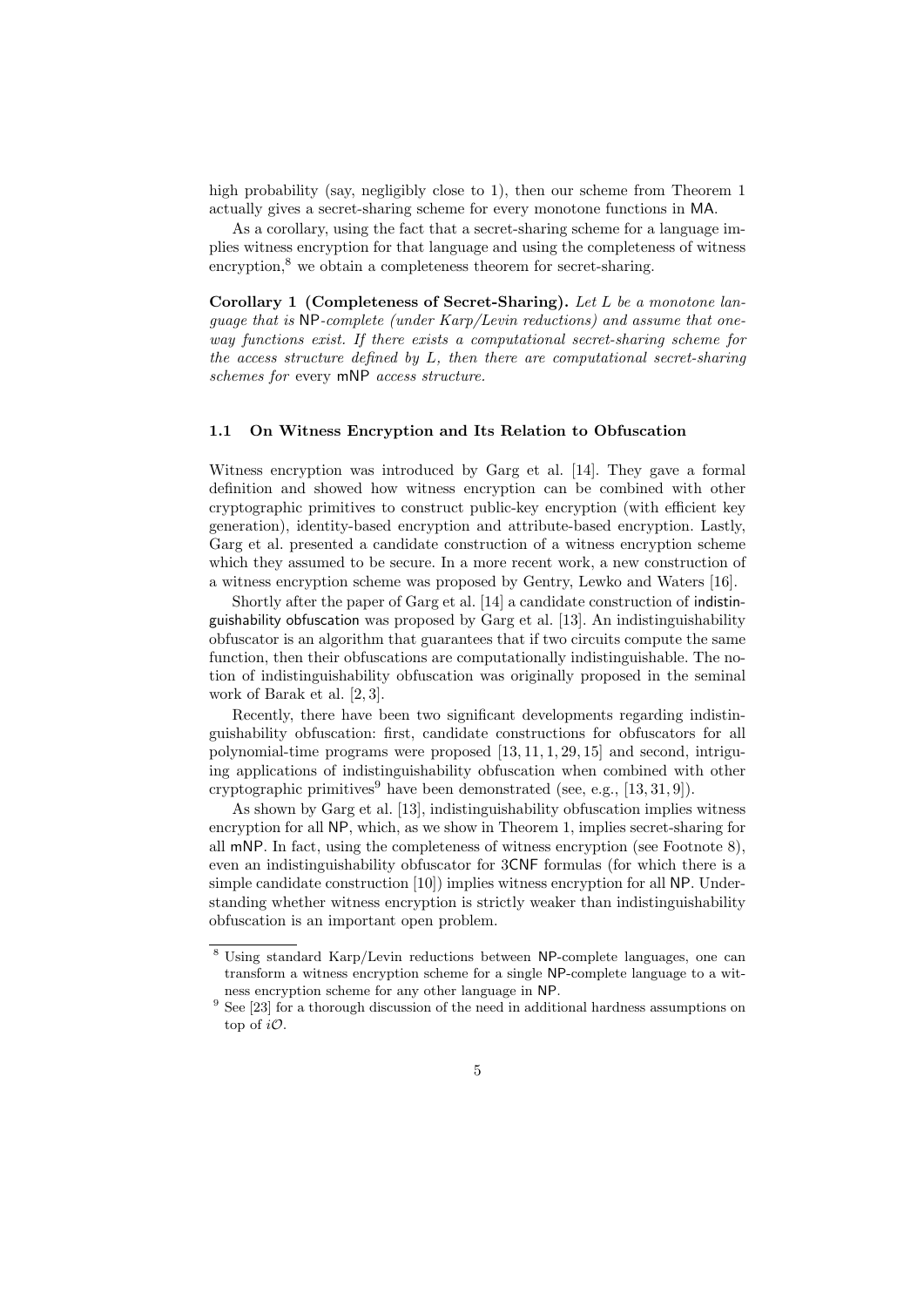#### 1.2 Other Related Work

A different model of secret-sharing for mNP access structures was suggested by Vinod et al. [33]. Specifically, they relaxed the requirements of secret-sharing by introducing a semi-trusted third party  $T$  who is allowed to interact with the dealer and the parties. They require that  $T$  does not learn anything about the secret and the participating parties. In this model, they constructed an efficient secret-sharing scheme for any mNP access structures (that is also efficient in terms of the round complexity of the parties with  $T$ ) assuming the existence of efficient oblivious transfer protocols.

### 1.3 Main Idea

Let Com be a perfectly-binding commitment scheme. Let  $M \in \mathsf{mNP}$  be an access structure on *n* parties  $P = \{p_1, \ldots, p_n\}$ . Define M' to be the NP language that consists of sets of n strings  $c_1, \ldots, c_n$  as follows.  $M'(c_1, \ldots, c_n) = 1$  if and only if there exist  $r_1, \ldots, r_n$  such that  $M(x) = 1$ , where  $x = x_1 \ldots x_n$  is such that

$$
\forall i \in [n]: \quad x_i = \begin{cases} 1 & \text{if } r_i \neq \bot \text{ and } \mathsf{Com}(i, r_i) = \mathsf{c}_i, \\ 0 & \text{otherwise.} \end{cases}
$$

For the language M' denote by ( $\text{Encrypt}_{M'}$ , Decrypt<sub>M'</sub>) the witness encryption scheme for  $M'$ . A secret-sharing scheme for the access structure  $M$  consists of a setup phase in which the dealer distributes secret shares to the parties. First, the dealer samples uniformly at random *n* openings  $r_1, \ldots, r_n$ . Then, the dealer computes a witness encryption  $ct$  of the message  $S$  with respect to the instance  $(c_1 = \text{Com}(1, r_1), \dots, c_n = \text{Com}(n, r_n))$  of the language M', namely  $ct = \mathsf{Encrypt}_{M'}((c_1, \ldots, c_n), S)$ . Finally, the share of party  $p_i$  is set to be  $\langle r_1, ct \rangle$ .

Clearly, if Encrypt<sub>M</sub>, and Com are efficient, then the generation of the shares is efficient. Moreover, the reconstruction procedure is the natural one: Given a subset of parties  $X \subseteq \mathcal{P}$  such that  $M(X) = 1$  and a valid witness w, decrypt  $ct$  using the shares of the parties  $X$  and  $w$ . By the completeness of the witness encryption scheme, given a valid subset of parties  $X$  and a valid witness  $w$  the decryption will output the secret S.

As for the security of this scheme, we want to show that it is impossible to extract (or even learn anything about) the secret having a subset of parties  $X$  for which  $M(X) = 0$  (i.e., an "unqualified" subset of parties). Let X be such that  $M(X) = 0$  and let D be an algorithm that extracts the secret given the shares of parties corresponding to X. Roughly speaking, we will use the ability to extract the secret in order to solve the following task: we are given a list of  $n$  unopened string commitments  $c_1, \ldots, c_n$  and a promise that it either corresponds to the values  $A_0 = \{1, \ldots, n\}$  or it corresponds to the values  $A_1 = \{n+1, \ldots, 2n\}$  and we need to decide which is the case. Succeeding in this task would break the security guarantee of the commitment scheme.

We sample *n* openings  $r_1, \ldots, r_n$  uniformly at random and create a new witness encryption  $ct'$  such that  $ct' =$  Encrypt<sub>M'</sub> $((c'_1, ..., c'_n), S)$  as above, where we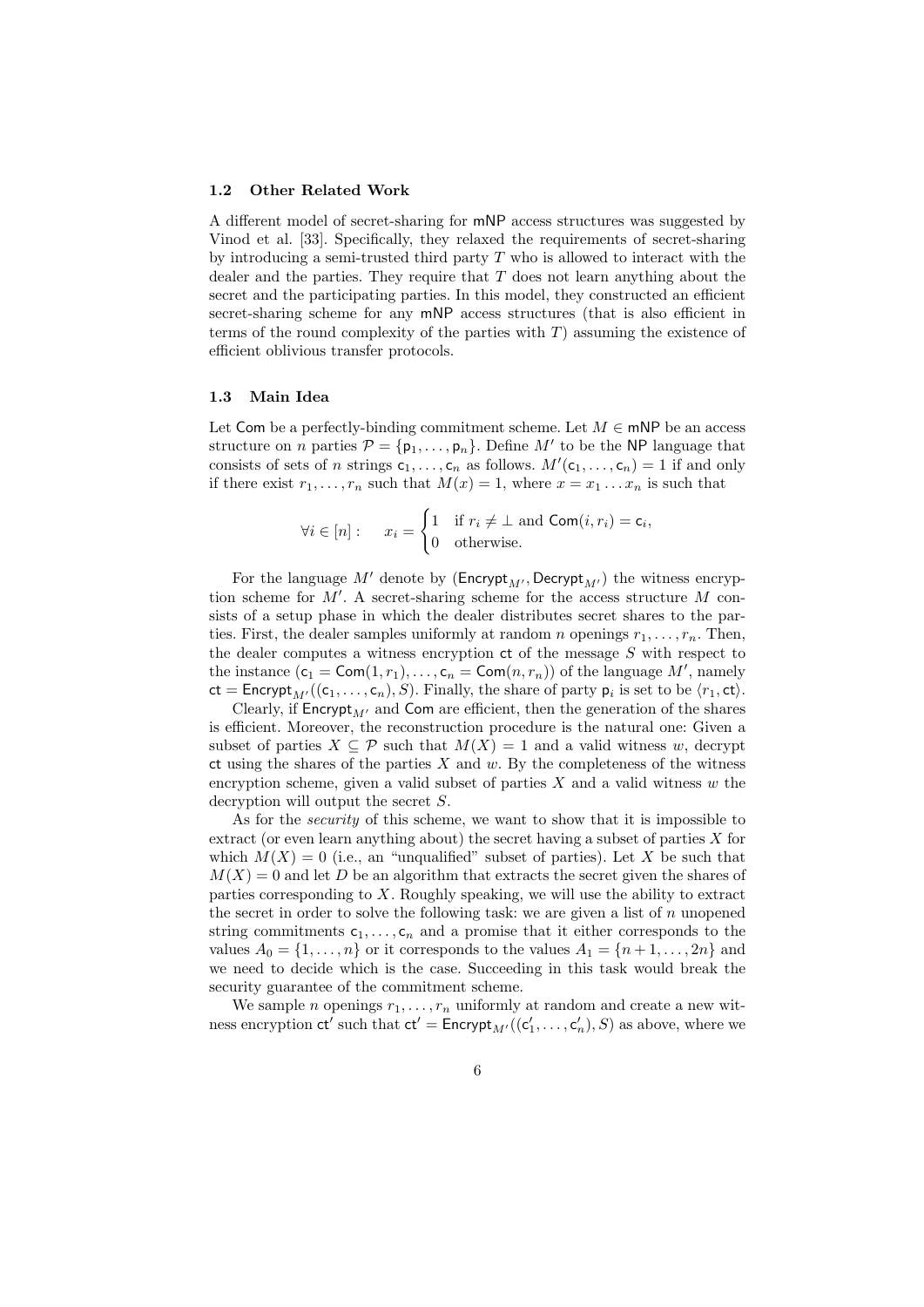replace the commitments corresponding to parties not in  $X$  with commitments from the input as follows:

$$
\forall i \in [n]: \mathsf{c}'_i = \begin{cases} \mathsf{Com}(i, r_i) & \text{if } \mathsf{p}_i \in X \\ \mathsf{c}_i & \text{otherwise.} \end{cases}
$$

For  $i \in [n]$  we set the share of party  $p_i$  to be  $\langle r_i, ct' \rangle$ . We run D with this new set of shares. If we are in the case where  $c_1, \ldots, c_n$  corresponds to  $A_0$ , then D is unable to distinguish between  $ct$  and  $ct'$  and, hence, will be able to extract the secret. On the other hand, if  $c_1, \ldots, c_n$  corresponds to  $A_1$ , then there is no valid witness to decrypt ct' (since the commitment scheme is perfectly-binding). Therefore, by the security of the witness encryption scheme, it is computationally hard to learn anything about the secret  $S$  from  $ct'$ . Hence, if  $D$  is able to extract the secret S, then we deduce that  $c_1, \ldots, c_n$  correspond to  $A_0$  and, otherwise we conclude that  $c_1, \ldots, c_n$  correspond to  $A_1$ .

The above gives intuition for proving security in the non-uniform setting. To see this, we assume that there exists an X such that  $M(X) = 0$  and the distinguisher  $D$  can extract the secret from the shares of  $X$ . Our security definition (see Section 3) is uniform and requires the distinguisher  $D$  to find such an  $X$ and extract the secret with noticeable probability. In the uniform case, we first run D to get X and must make sure that  $M(X) = 0$ . Otherwise, if  $M(X) = 1$ , in both cases (that  $c_1, \ldots, c_n$  correspond to  $A_0$  or to  $A_1$ ) it is easy to extract the secret and thus we might be completely fooled. The problem is that  $M$  is a language in mNP and, in general, it could be hard to test whether  $M(X) = 0$ . We overcome this by sampling many subsets  $X$  and use  $D$  to estimate which one to use. For more information we refer to Section 4.1.

## 2 Preliminaries

We start with some general notation. We denote by  $[n]$  the set of numbers  $\{1, 2, \ldots, n\}$ . Throughout the paper we use n as our security parameter. We denote by  $U_n$  the uniform distribution on n bits. For a distribution or random variable R we write  $r \leftarrow R$  to denote the operation of sampling a random element r according to R. For a set S, we write  $s \stackrel{R}{\leftarrow} S$  to denote the operation of sampling an s uniformly at random from the set S. We denote by  $\text{neg} : \mathbb{N} \to \mathbb{R}$  a function such that for every positive integer  $c$  there exists an integer  $N_c$  such that for all  $n > N_c$ , neg $(n) < 1/n^c$ .

#### 2.1 Monotone NP

A function  $f: 2^{[n]} \to \{0,1\}$  is said to be monotone if for every  $X \subseteq [n]$  such that  $f(X) = 1$  it also holds that  $\forall Y \subseteq [n]$  such that  $X \subseteq Y$  it holds that  $f(Y) = 1$ .

A monotone Boolean circuits is a Boolean circuit with AND and OR gates (without negations). A non-deterministic circuit is a Boolean circuit whose inputs are divided into two parts: standard inputs and non-deterministic inputs.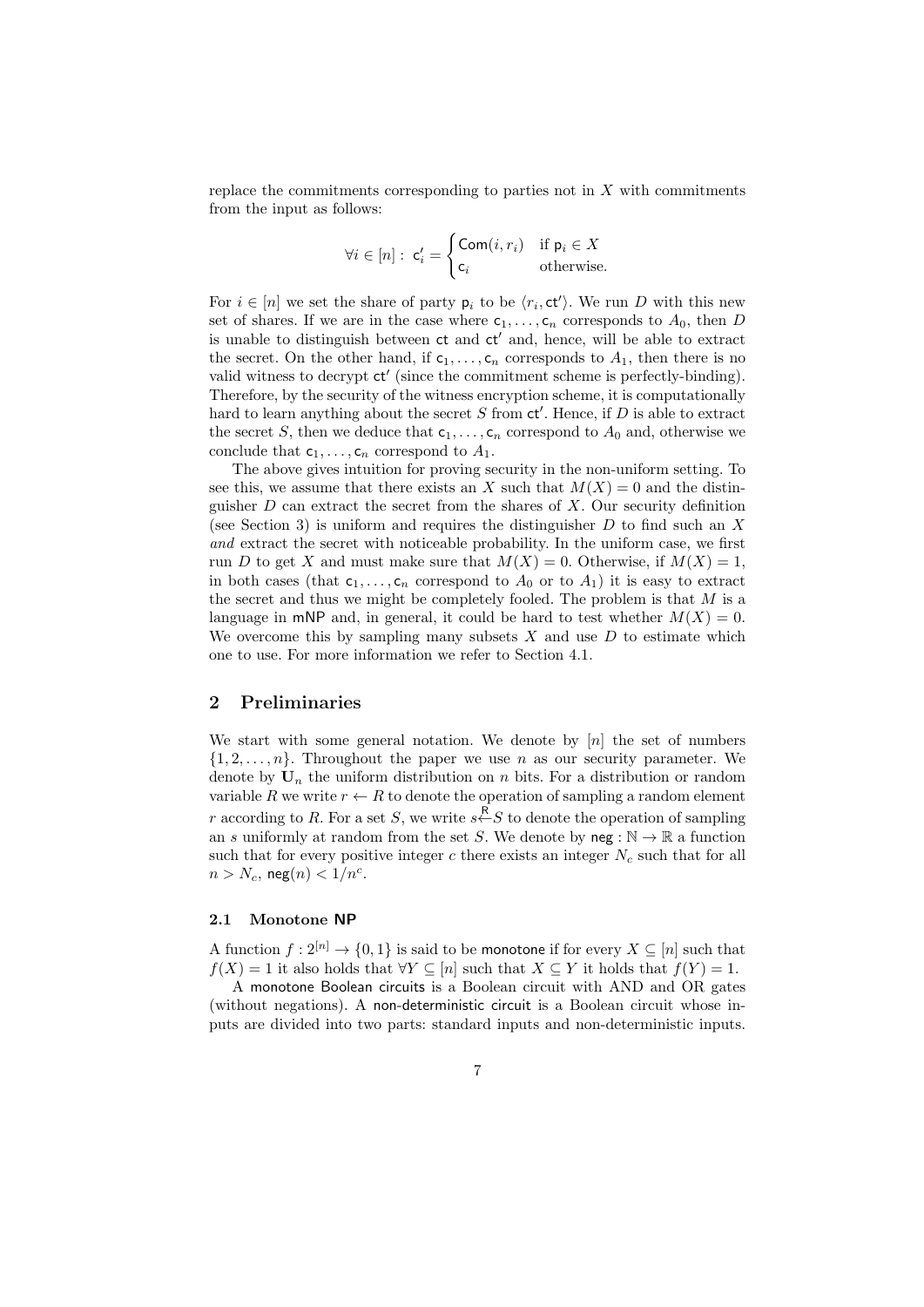A non-deterministic circuit accepts a standard input if and only if there is some setting of the non-deterministic input that causes the circuit to evaluate to 1. A monotone non-deterministic circuit is a non-deterministic circuit where the monotonicity requirement applies only to the standard inputs, that is, every path from a standard input wire to the output wire does not have a negation gate.

**Definition 1** ([18]). We say that a function L is in mNP if there exists a uniform family of polynomial-size monotone non-deterministic circuit that computes L.

Lemma 1 ([18, Theorem 2.2]). mNP = NP∩mono, where mono is the set of all monotone functions.

#### 2.2 Computational Indistinguishability

**Definition 2.** Two sequences of random variables  $X = \{X_n\}_{n\in\mathbb{N}}$  and  $Y =$  ${Y_n}_{n\in\mathbb{N}}$  are computationally indistinguishable if for every probabilistic polynomialtime algorithm A there exists an integer N such that for all  $n \geq N$ ,

$$
|\Pr[A(X_n) = 1] - \Pr[A(Y_n) = 1]| \leq \text{neg}(n).
$$

where the probabilities are over  $X_n$ ,  $Y_n$  and the internal randomness of A.

#### 2.3 Secret-Sharing

A perfect (resp., computational) secret-sharing scheme involves a dealer who has a secret, a set of n parties, and a collection  $A$  of "qualified" subsets of parties called the access structure. A secret-sharing scheme for A is a method by which the dealer (resp., efficiently) distributes shares to the parties such that (1) any subset in  $A$  can (resp., efficiently) reconstruct the secret from its shares, and  $(2)$ any subset not in A cannot (resp., efficiently) reveal any partial information on the secret. For more information on secret-sharing schemes we refer to [4] and references therein.

Throughout this paper we deal with secret-sharing schemes for access structures over *n* parties  $\mathcal{P} = \mathcal{P}_n = \{p_1, \ldots, p_n\}.$ 

**Definition 3 (Access structure).** An access structure M on  $P$  is a monotone set of subsets of P. That is, for all  $X \in M$  it holds that  $X \subseteq P$  and for all  $X \in M$  and  $X'$  such that  $X \subseteq X' \subseteq \mathcal{P}$  it holds that  $X' \in M$ .

We may think of M as a characteristic function  $M: 2^{\mathcal{P}} \to \{0, 1\}$  that outputs 1 given as input  $X \subseteq \mathcal{P}$  if and only if X is in the access structure.

Many different definitions for secret-sharing schemes appeared in the literature. Some of the definitions were not stated formally and in some cases rigorous security proofs were not given. Bellare and Rogaway [6] survey many of these different definitions and recast them in the tradition of provable-security cryptography. They also provide some proofs for well-known secret-sharing schemes that were previously unanalyzed. We refer to [6] for more information.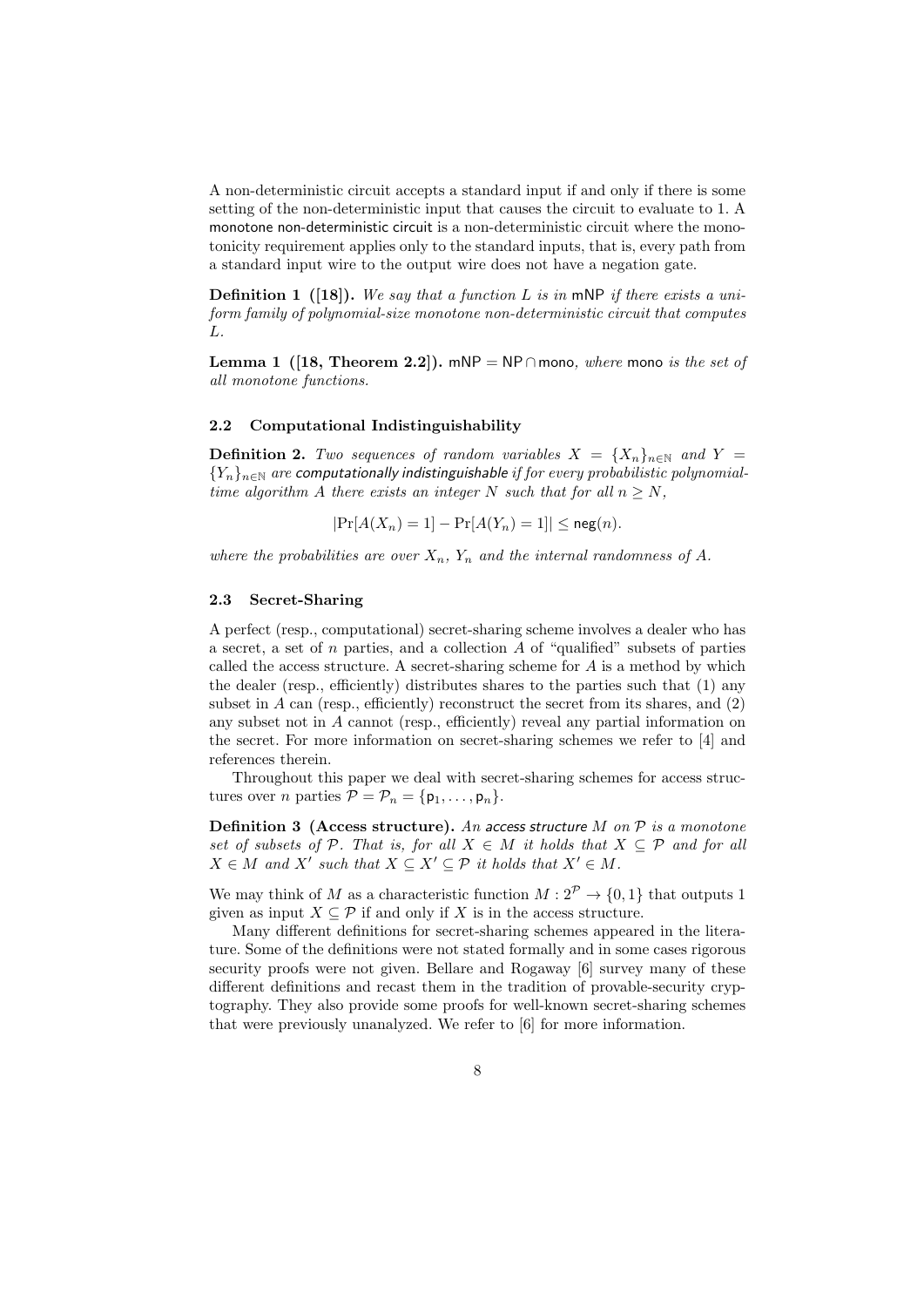#### 2.4 Witness Encryption

Definition 4 (Witness encryption [16]). A witness encryption scheme for an NP language  $L$  (with a corresponding relation  $R$ ) consists of the following two polynomial-time algorithms:

Encrypt( $1^{\lambda}, x, M$ ): Takes as input a security parameter  $1^{\lambda}$ , an unboundedlength string x and an message M of polynomial length in  $\lambda$ , and outputs a ciphertext ct.

 $\text{Decrypt}(\text{ct}, w)$ : Takes as input a ciphertext  $\text{ct}$  and an unbounded-length string w, and outputs a message M or the symbol  $\bot$ .

These algorithms satisfy the following two conditions:

1. **Completeness (Correctness):** For any security parameter  $\lambda$ , any  $M \in$  $\{0,1\}^{\text{poly}(\lambda)}$  and any  $x \in L$  such that  $R(x, w)$  holds, we have that

 $Pr[$ Decrypt $($ Encrypt $(1^{\lambda}, x, M), w) = M] = 1.$ 

2. Soundness (Security): For any probabilistic polynomial-time adversary A, there exists a negligible function neg(·), such that for any  $x \notin L$  and equal-length messages  $M_1$  and  $M_2$  we have that

$$
\left|\Pr[A(\mathsf{Encrypt}(1^{\lambda}, x, M_1) = 1] - \Pr[A(\mathsf{Encrypt}(1^{\lambda}, x, M_2) = 1] \right| \le \mathsf{neg}(\lambda).
$$

Remark. Our definition of Rudich secret-sharing (that is given in Section 3) is uniform. The most common definition of witness encryption in the literature is a non-uniform one (both in the instance and in the messages). To achieve our notion of security for Rudich secret-sharing it is enough to use a witness encryption scheme in which the messages are chosen uniformly.

### 2.5 Commitment Schemes

In our construction we need a non-interactive commitment scheme such that commitments of different strings has disjoint support. Since the dealer in the setup phase of a secret-sharing scheme is not controlled by an adversary (i.e., it is honest), we can relax the foregoing requirement and use non-interactive commitment schemes that work in the CRS (common random string) model, Moreover, since the domain of input strings is small (it is of size  $2n$ ) issues of non-uniformity can be ignored. Thus, we use the following definition:

Definition 5 (Commitment scheme in the CRS model). A polynomialtime computable function Com:  $\{0,1\}^{\ell} \times \{0,1\}^n \times \{0,1\}^m \rightarrow \{0,1\}^*$ , where  $\ell$ is the length of the string to commit,  $n$  is the length of the randomness,  $m$  is the length of the CRS. We say that Com is a (non-interactive perfectly binding) commitment scheme in the CRS model if for any two inputs  $x_1, x_2 \in \{0, 1\}^{\ell}$  such that  $x_1 \neq x_2$  it holds that: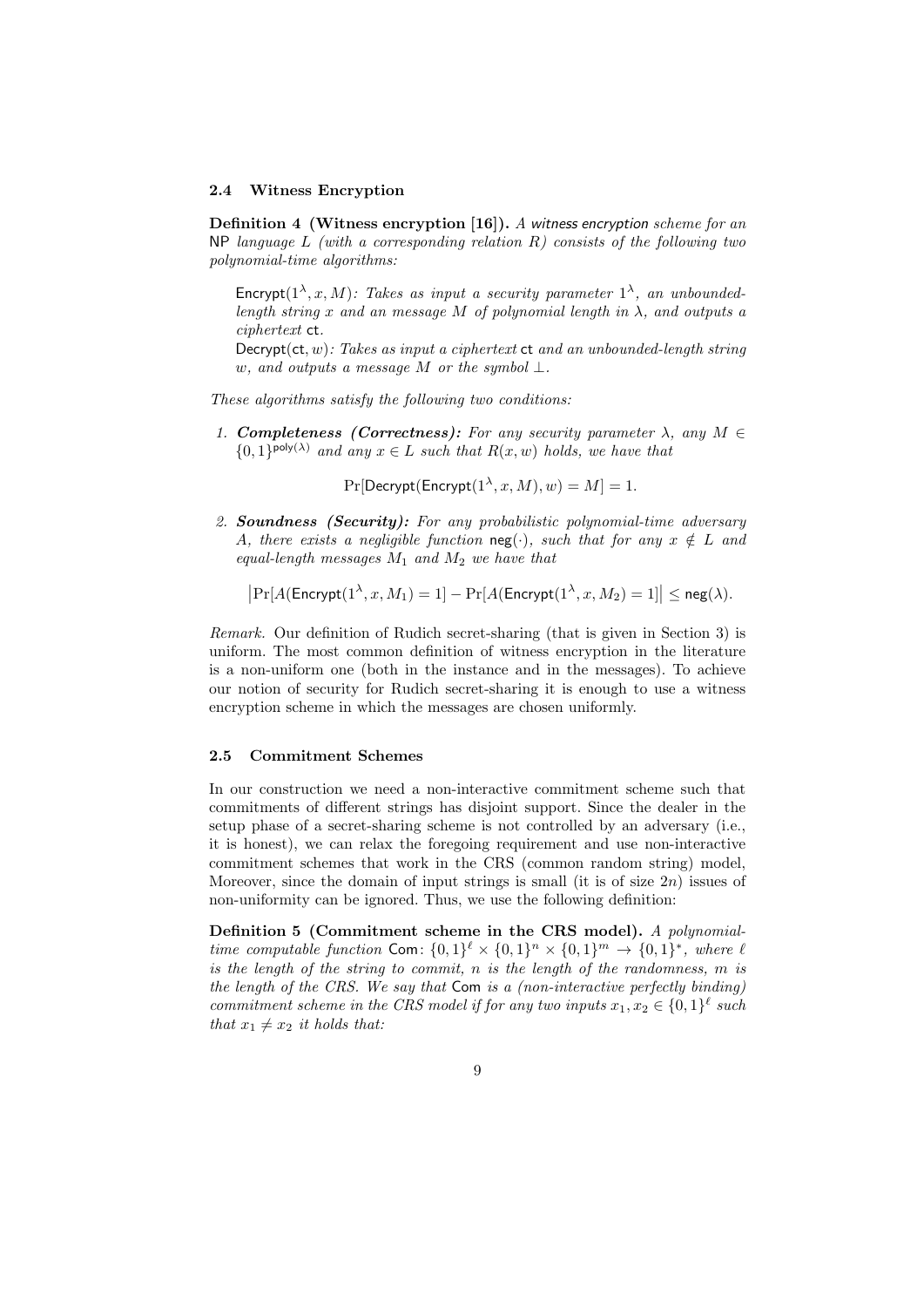- 1. Computational Hiding: Let  $\mathsf{crs} \leftarrow \{0,1\}^m$  be chosen uniformly at random. The random variables  $Com(x_1, U_n, \text{crs})$  and  $Com(x_2, U_n, \text{crs})$  are computationally indistinguishable (given crs).
- 2. Perfect Binding: With all but negligible probability over the CRS, the supports of the above random variables are disjoint.

Commitment schemes that satisfy the above definition, in the CRS model, can be constructed based on any pseudorandom generator [26] (which can be based on any one-way functions [19]). For simplicity, throghout the paper we ignore the CRS and simply write  $Com(\cdot, \cdot)$ . We say that  $Com(x, r)$  is the commitment of the value x with the opening  $r$ .

## 3 The Definition of Rudich Secret-Sharing

In this section we formally define computational secret-sharing for access structures realizing monotone functions in NP, which we call Rudich secret-sharing. Even though secret-sharing for functions in NP were considered in the past [33, 4, 14], no formal definition was given.

Our definition consists of two requirements: completeness and security. The completeness requirement assures that a "qualified" subset of parties that wishes to reconstruct the secret and knows the witness will be successful. The security requirement guarantees that as long as the parties form an "unqualified" subset, they are unable to learn the secret.

Note that the security requirement stated above is possibly hard to check efficiently: For some access structures in mNP (e.g., monotone NP-complete problems) it might be computationally hard to verify that the parties form an "unqualified" subset. Next, in Definition 6 we give a uniform definition of secretsharing for NP. In Section 3.1 we give an alternative definition and show their equivalence.

**Definition 6 (Rudich secret-sharing).** Let  $M: 2^{\mathcal{P}} \rightarrow \{0,1\}$  be an access structure corresponding to a language  $L \in \text{mNP}$  and let  $V_M$  be a verifier for L. A secret-sharing scheme S for M consists of a setup procedure SETUP and a reconstruction procedure RECON that satisfy the following requirements:

1. SETUP( $1^n$ , S) gets as input a secret S and distributes a share for each party. For  $i \in [n]$  denote by  $\Pi(S, i)$  the random variable that corresponds to the share of party  $p_i$ . Furthermore, for  $X \subseteq \mathcal{P}$  we denote by  $\Pi(S, X)$  the random variable that corresponds to the set of shares of parties in X.

2. Completeness:

If  $RECON(1^n, \Pi(S, X), w)$  gets as input the shares of a "qualified" subset of parties and a valid witness, and outputs the shared secret. Namely, for  $X \subseteq \mathcal{P}$  if  $M(X) = 1$ , then for any valid witness w such that  $V_M(X, w) = 1$ , it holds that:

 $Pr[RECON(1<sup>n</sup>, \Pi(S, X), w) = S] = 1,$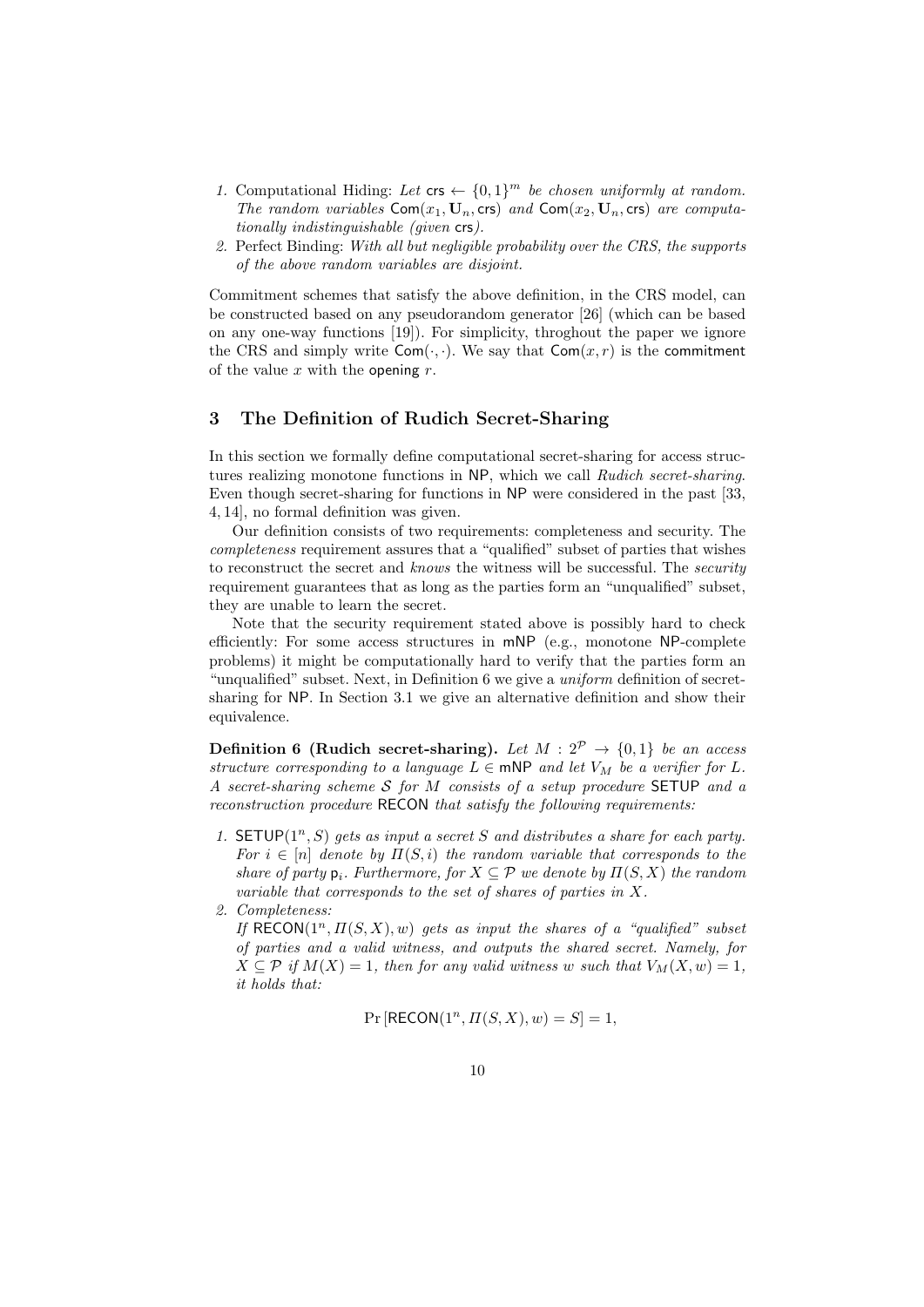where the probability is over the internal randomness of the scheme and of RECON.

3. Indistinguishability of the Secret:

For every pair of probabilistic polynomial-time algorithms  $(Samp, D)$  where  $\mathsf{Samp}(1^n)$  defines a distribution over pairs of secrets  $S_0, S_1, a$  subset of parties X and auxiliary information  $\sigma$ , it holds that

$$
|\Pr[M(X) = 0 \land D(1^n, S_0, S_1, \Pi(S_0, X), \sigma) = 1] - \Pr[M(X) = 0 \land D(1^n, S_0, S_1, \Pi(S_1, X), \sigma) = 1]| \leq {\rm neg}(n)
$$

where the probability is over the internal randomness of the scheme, the internal randomness of D and the distribution  $(S_0, S_1, X, \sigma) \leftarrow$  Samp $(1^n)$ . That is, for every pair of probabilistic polynomial-time algorithms  $(Samp, D)$ such that Samp chooses two secrets  $S_0, S_1$  and a subset of parties  $X \subseteq \mathcal{P}$ , if  $M(X) = 0$  then D is unable to distinguish (with noticeable probability) between the shares of X generated by  $\mathsf{SETUP}(S_0)$  and the shares of X generated by  $SETUP(S_1)$ .

*Notation.* For ease of notation,  $1^n$  and  $\sigma$  are omitted when they are clear from the context.

### 3.1 An Alternative Definition: Semantic Security

The security requirement (i.e., the third requirement) of a Rudich secret-sharing scheme that is given in Definition 6 is phrased in the spirit of *computational* indistinguishability. A different approach is to define the security of a Rudich secret-sharing in the spirit of *semantic security*. As in many cases (e.g., encryption [17]), it turns out that the two definitions are equivalent.

### Definition 7 (Rudich secret-sharing - semantic security version).

Let  $M: 2^{\mathcal{P}} \rightarrow \{0,1\}$  be an mNP access structure with verifier  $V_M$ . A secretsharing scheme  $S$  for  $\tilde{M}$  consists of a setup procedure SETUP and a reconstruction procedure RECON as in Definition 6 and has the following property instead of the indistinguishability of the secret property:

3 Unlearnability of the Secret:

For every pair of probabilistic polynomial-time algorithms  $(Samp, D)$  where  $Samp(1^n)$  defines a distribution over a secret S, a subset of parties X and auxiliary information  $\sigma$ , and for every efficiently computable function f:  ${0,1}^* \rightarrow {0,1}^*$  it holds that there exists a probabilistic polynomial-time algorithm  $D'$  (called a simulator) such that

> $|Pr[M(X) = 0 \land D(1^n, \Pi(S, X), \sigma) = f(S)] Pr[M(X) = 0 \land D'(1^n, X, \sigma) = f(S)] \leq neg(n),$

where the probability is over the internal randomness of the scheme, the internal randomness of D and D', and the distribution  $(S, X, \sigma) \leftarrow$  Samp $(1^n)$ .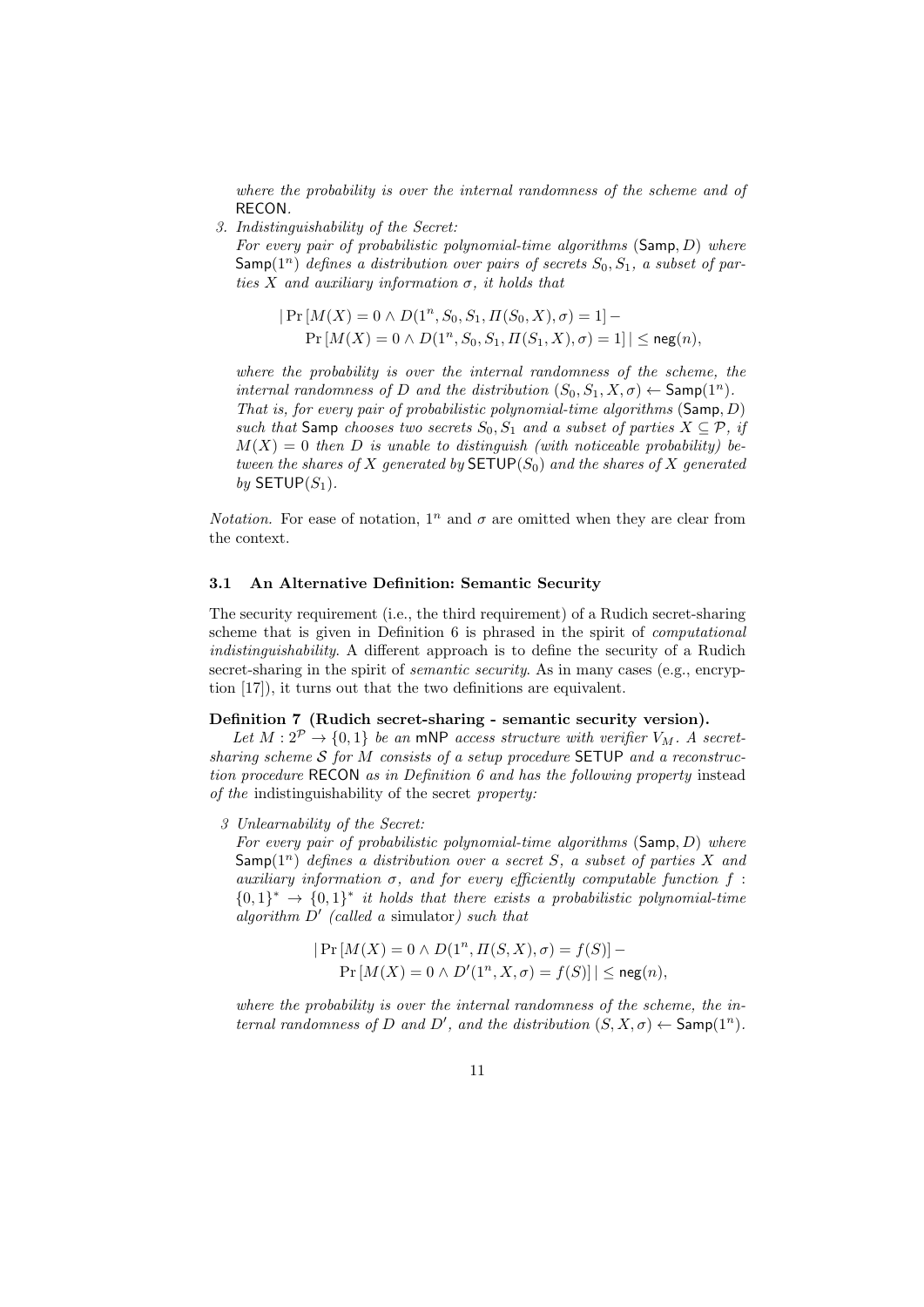That is, for every pair of probabilistic polynomial-time algorithms (Samp, D) such that Samp chooses a secret S and a subset of parties  $X \subseteq \mathcal{P}$ , if  $M(X) =$ 0 then D is unable to learn anything about S that it could not learn without access to the secret shares of X.

Theorem 2. Definition 7 and Definition 6 are equivalent.

We defer the proof of Theorem 2 to the full version of the paper [24].

### 3.2 Definition of Adaptive Security

Our definition of Rudich secret-sharing only guarantees security against static adversaries. That is, the adversary chooses a subset of parties before it sees any of the shares. In other words, the selection is done independently of the sharing process and hence, we may think of it as if the sharing process is done after Samp chooses  $X$ .

A stronger security guarantee would be to require that even an adversary that chooses its set of parties in an adaptive manner based on the shares it has seen so far is unable to learn the secret (or any partial information about it). Namely, the adversary chooses the parties one by one depending on the secret shares of the previously chosen parties.

The security proof of our scheme (which is given in Section 4) does not hold under this stronger requirement. It would be interesting to strengthen it to the adaptive case as well. One problem that immediately arises in an analysis of our scheme against adaptive adversaries is that of selective decommitment (cf. [12]), that is when an adversary sees a collection of commitments and can select a subset of them and receive their openings. The usual proofs of security of commitment schemes are not known to hold in this case.

### 4 Rudich Secret-Sharing from Witness Encryption

In this section we prove the main theorem of this paper. We show how to construct a Rudich secret-sharing scheme for any mNP access structure assuming witness encryption for NP and one-way functions.

Theorem 3. [Theorem 1 Restated] Assuming witness encryption for NP and one-way functions, there is an efficient computational secret-sharing scheme for every mNP access structure.

Let  $\mathcal{P} = \{\mathsf{p}_1,\ldots,\mathsf{p}_n\}$  be a set of *n* parties and let  $M: 2^{\mathcal{P}} \to \{0,1\}$  be an mNP access structure. We view  $M$  either as a function or as a language. For a language L in NP let ( $\mathsf{Encrypt}_L$ , Decrypt<sub>L</sub>) be a witness encryption scheme and let Com :  $[2n] \times \{0,1\}^n \to \{0,1\}^{q(n)}$  be a commitment scheme, where  $q(\cdot)$  is a polynomial.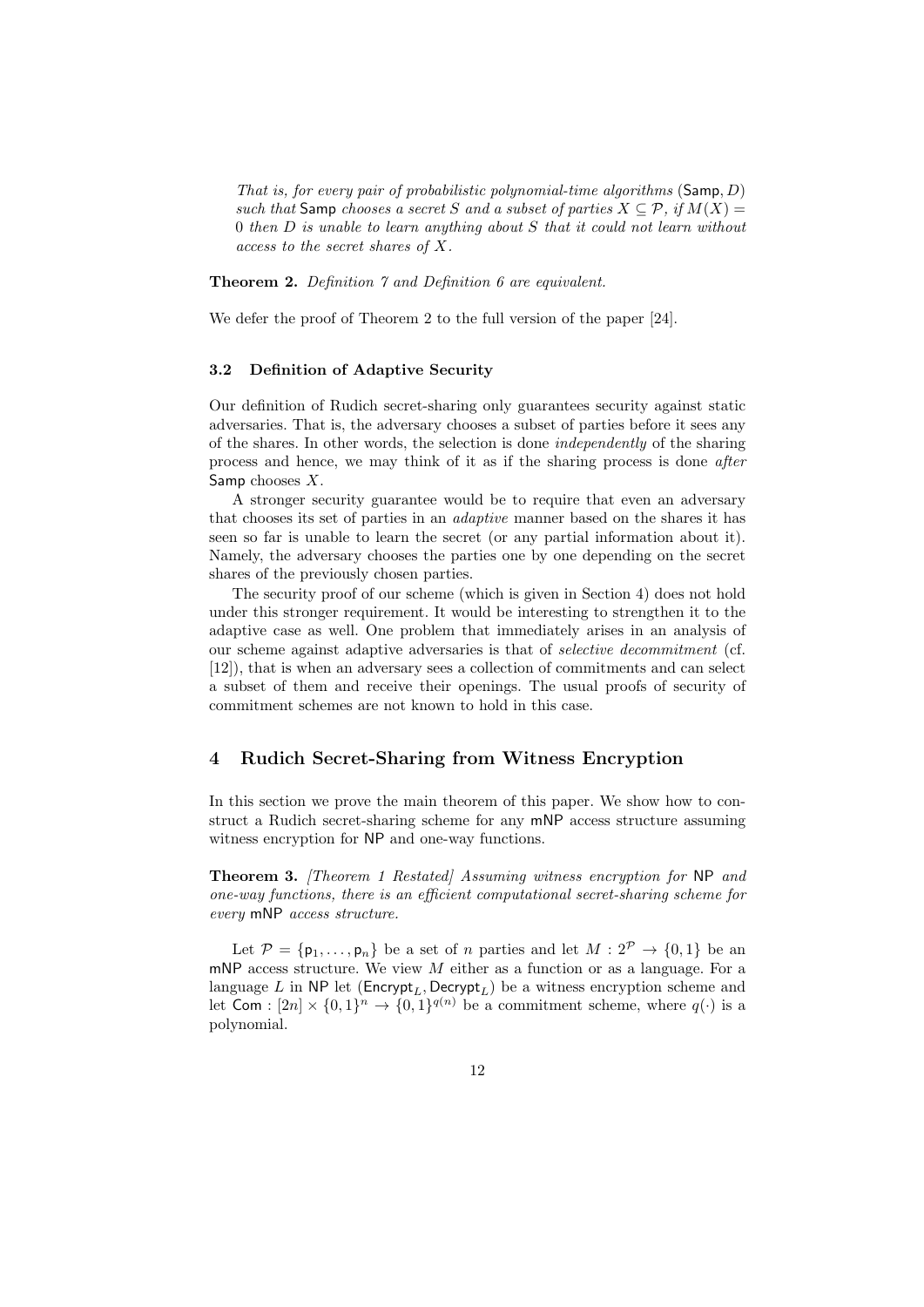The Scheme. We define a language  $M'$  that is related to  $M$  as follows. The language M' consists of sets of n strings  $\{c_i\}_{i\in[n]}\in\{0,1\}^{q(n)}$  as follows.  $M'(\mathsf{c}_1,\ldots,\mathsf{c}_n)=$ 1 if and only if there exist  $\{r_i\}_{i\in[n]}$  such that  $M(x) = 1$ , where  $x \in \{0,1\}^n$  is such that

$$
\forall i \in [n]: \quad x_i = \begin{cases} 1 & \text{if } r_i \neq \bot \text{ and } \mathsf{Com}(i, r_i) = \mathsf{c}_i, \\ 0 & \text{otherwise.} \end{cases}
$$

For every  $i \in [n]$ , the *share* of party  $p_i$  is composed of 2 components: (1)  $r_i \in \{0,1\}^n$  - an opening of a commitment to the value i, and (2) a witness encryption  $ct$ . The witness encryption encrypts the secret S with respect to the commitments of all parties  $\{c_i = \textsf{Com}(i, r_i)\}_{i \in [n]}$ . To reconstruct the secret given a subset of parties  $X$ , we simply decrypt  $ct$  given the corresponding openings of X and the witness w that indeed  $M(X) = 1$ . The secret-sharing scheme is formally described in Figure 1.

### The Rudich Secret-Sharing Scheme  $S$  for  $M$

The SETUP Procedure:

Input: A secret S.

Let M' be the language as described above, and let  $(Encryptionmathsf{Encrypt}_{M}$ , Decrypt<sub>M'</sub>) be a witness encryption for  $M'$  (see Definition 4).

- 1. For  $i \in [n]:$ 
	- (a) Sample uniformly at random an opening  $r_i \in \{0,1\}^n$ .
	- (b) Compute the commitment  $c_i = \text{Com}(i, r_i)$ .
- 2. Compute  $ct \leftarrow \mathsf{Encrypt}_{M'}((c_1, \ldots, c_n), S).$
- 3. Set the share of party  $p_i$  to be  $\Pi(S, i) = \langle r_i, \text{ct} \rangle$ .

### The RECON Procedure:

*Input*: A non-empty subset of parties  $X \subseteq \mathcal{P}$  together with their shares and a witness  $w$  of  $X$  for  $M$ .

- 1. Let  $ct$  be the witness encryption in the shares of  $X$ .
- 2. For any  $i \in [n]$  let  $r'_i =$  $\int r_i$  if  $p_i \in X$
- ⊥ otherwise.
- 3. Output  $\mathsf{Decrypt}_{M'}(\mathsf{ct},(r'_1,\ldots,r'_n,w)).$

Fig. 1. Rudich secret-sharing scheme for NP.

Observe that if the witness encryption scheme and Com are both efficient, then the scheme is efficient (i.e., SETUP and RECON are probabilistic polynomial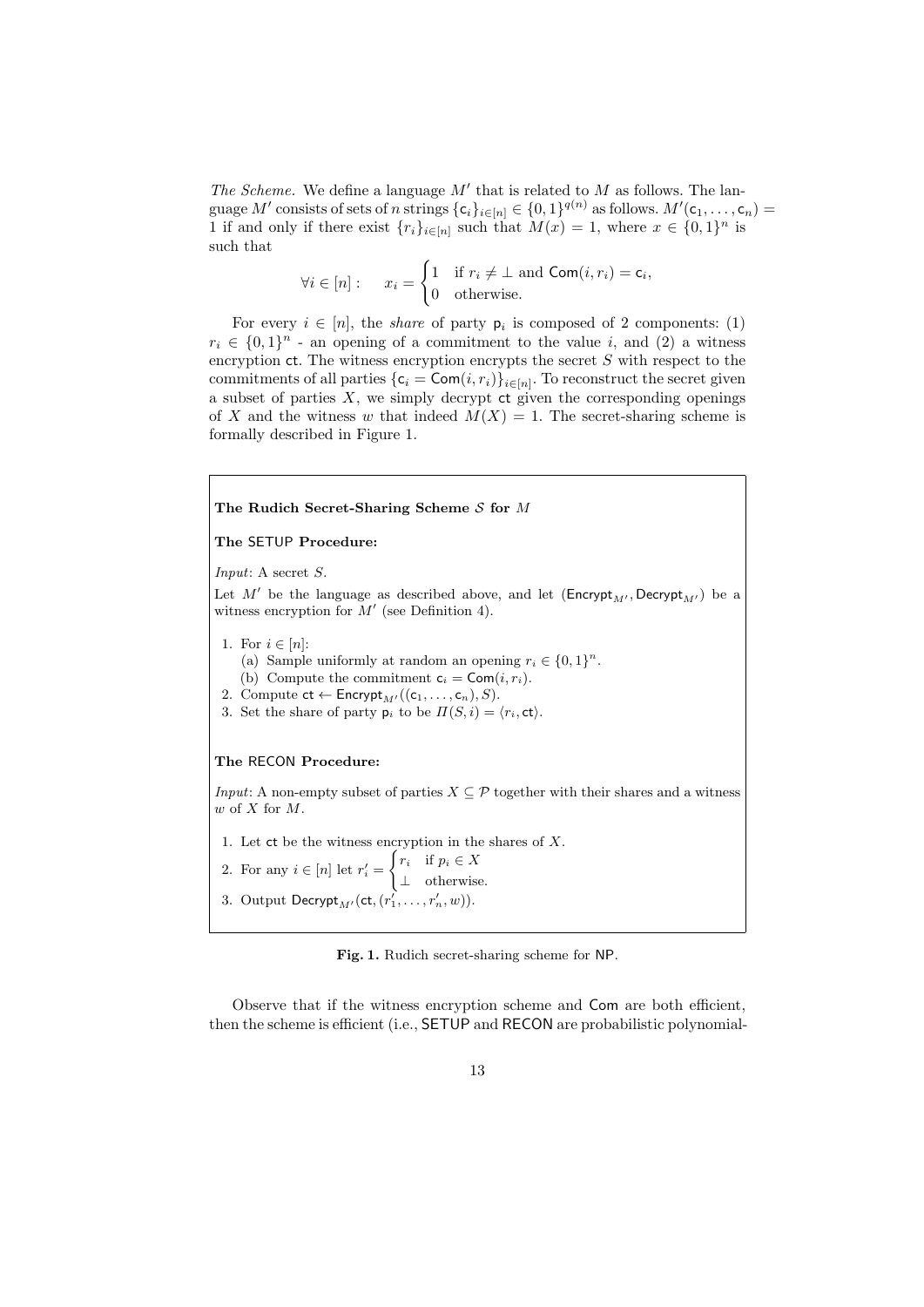time algorithms). SETUP generates  $n$  commitments and a witness encryption of polynomial size. RECON only decrypts this witness encryption.

Completeness. The next lemma states that the scheme is complete. That is, whenever the scheme is given a qualified  $X \subseteq \mathcal{P}$  and a valid witness w of X, it is possible to successfully reconstruct the secret.

**Lemma 2.** Let  $M \in \mathbb{NP}$  be an mNP access structure. Let  $\mathcal{S} = \mathcal{S}_M$  be the scheme from Figure 1 instantiated with M. For every subset of parties  $X \subseteq \mathcal{P}$  such that  $M(X) = 1$  and any valid witness w it holds that

$$
Pr[RECON(\Pi(S, X), w) = S] = 1.
$$

Proof. Recall the definition of the algorithm RECON from Figure 1: RECON gets as input the shares of a subset of parties  $X = \{p_{i_1}, \ldots, p_{i_k}\}\$  for  $k, i_1, \ldots, i_k \in [n]$ and a valid witness  $w$ . Recall that the shares of the parties in  $X$  consist of  $k$  openings for the corresponding commitments and a witness encryption  $ct$ . RECON decrypts ct given the openings of parties in  $X$  and the witness  $w$ .

By the completeness of the witness encryption scheme, the output of the decryption procedure on  $ct$ , given a valid X and a valid witness, is S (with probability 1).

Indistinguishability of the Secret. We show that our scheme is secure. More precisely, we show that given an "unqualified" set of parties  $X \subseteq \mathcal{P}$  as input (i.e.,  $M(X) = 0$ ), with overwhelming probability, any probabilistic polynomialtime algorithm cannot distinguish the shared secret from another.

To this end, we assume towards a contradiction that such an algorithm exists and use it to efficiently solve the following task: given two lists of  $n$  commitments and a promise that one of them corresponds to the values  $\{1,\ldots,n\}$  and the other corresponds to the values  $\{n+1,\ldots,2n\}$ , identify which one corresponds to the values  $\{1, \ldots, n\}$ . The following lemma shows that solving this task efficiently can be used to break the hiding property of the commitment scheme.

**Lemma 3.** Let Com:  $[2n] \times \{0,1\}^n \rightarrow \{0,1\}^{q(n)}$  be a commitment scheme where  $q(\cdot)$  is a polynomial. If there exist  $\varepsilon = \varepsilon(n) > 0$  and a probabilistic polynomialtime algorithm D for which

$$
|\Pr[D(\mathsf{Com}(1,\mathbf{U}_n),\ldots,\mathsf{Com}(n,\mathbf{U}_n))=1]-
$$
  

$$
|\Pr[D(\mathsf{Com}(n,\mathbf{U}_n),\ldots,\mathsf{Com}(2n,\mathbf{U}_n))=1]| \geq \varepsilon,
$$

then there exist a probabilistic polynomial-time algorithm  $D'$  and  $x, y \in [2n]$  such that

$$
|\Pr[D'(\mathsf{Com}(x,\mathbf{U}_n))=1]-\Pr[D'(\mathsf{Com}(y,\mathbf{U}_n))=1]|\geq \varepsilon/n.
$$

The proof of the lemma follows from a standard hybrid argument. See details in the full version of the paper [24].

At this point we are ready to prove the security of our scheme. That is, we show that the ability to break the security of our scheme translates to the ability to break the commitment scheme (using Lemma 3).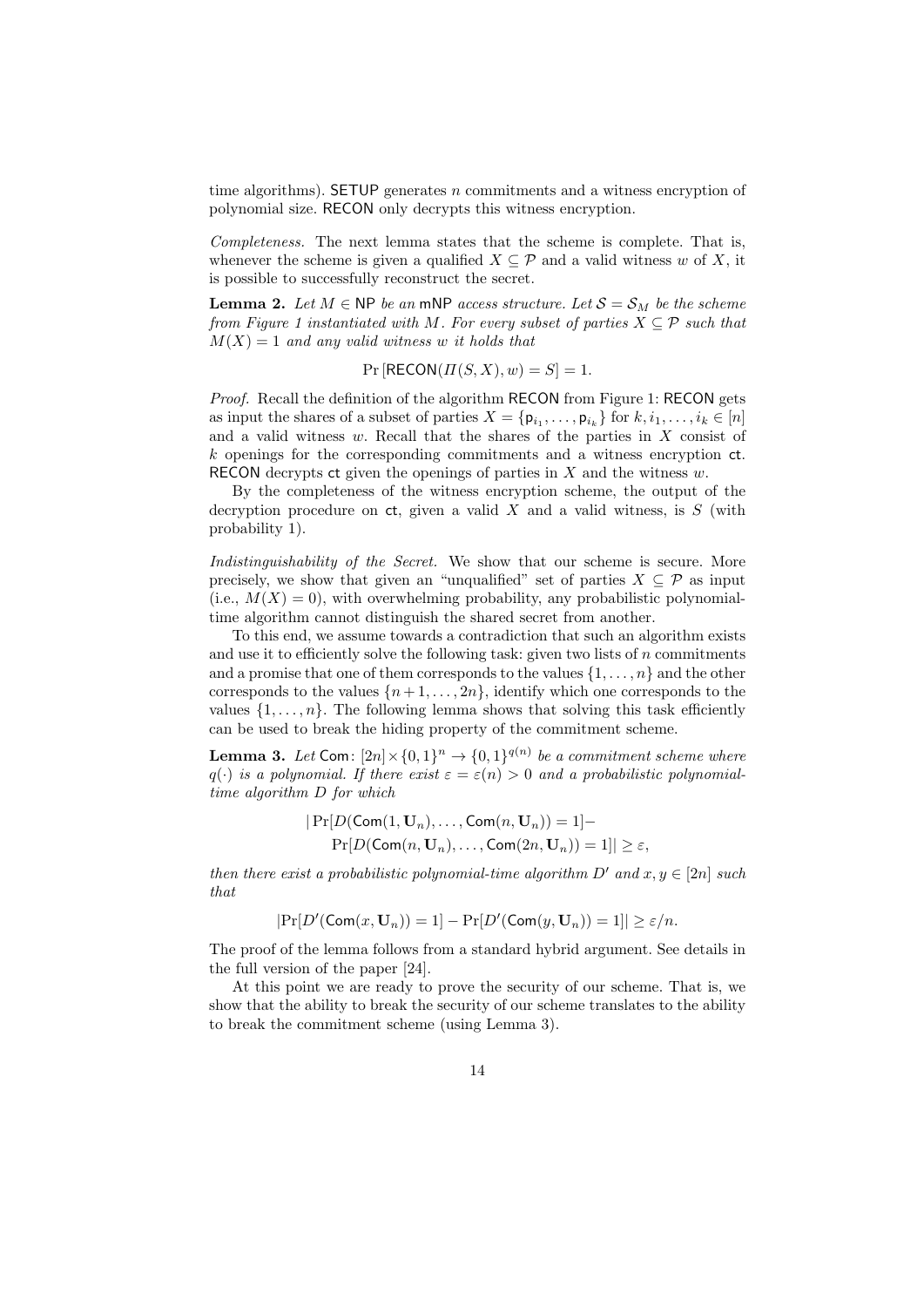**Lemma 4.** Let  $\mathcal{P} = \{\mathbf{p}_1, \ldots, \mathbf{p}_n\}$  be a set of n parties. Let  $M : 2^{\mathcal{P}} \to \{0, 1\}$  be an mNP access structure. If there exist a non-negligible  $\varepsilon = \varepsilon(n)$  and a pair of probabilistic polynomial-time algorithms (Samp, D) such that for  $(S_0, S_1, X) \leftarrow$ Samp $(1^n)$  it holds that

$$
\Pr[M(X) = 0 \land D(S_0, S_1, \Pi(S_0, X)) = 1] \\
- \Pr[M(X) = 0 \land D(S_0, S_1, \Pi(S_1, X)) = 1] \ge \varepsilon,
$$

then there exists a probabilistic algorithm  $D'$  that runs in polynomial-time in  $n/\varepsilon$ such that for sufficiently large n

$$
|\Pr[D'(\mathsf{Com}(1,\mathbf{U}_n),\ldots,\mathsf{Com}(n,\mathbf{U}_n))=1]-\Pr[D'(\mathsf{Com}(n+1,\mathbf{U}_n),\ldots,\mathsf{Com}(2n,\mathbf{U}_n))=1]|\geq \varepsilon/10-\mathsf{neg}(n).
$$

The proof of Lemma 4 appears in Section 4.1.

Using Lemma 4 we can prove Theorem 3, the main theorem of this section. The completeness requirement (Item 2 in Definition 6) follows directly from Lemma 2. The indistinguishability of the secret requirement (Item 3 in Definition 6) follows by combining Lemmas 3 and 4 together with the hiding property of the commitment scheme. Section 4.1 is devoted to the proof of Lemma 4.

### 4.1 Main Proof of Security

Let M be an mNP access structure, (Samp, D) be a pair of algorithms and  $\varepsilon > 0$ be a function of  $n$ , as in the Lemma 4. We are given a list of (unopened) string commitments  $c_1,\ldots,c_n \in \{\textsf{Com}(z_i,r)\}_{r\in\{0,1\}^n}$ , where for  $Z = \{z_1,\ldots,z_n\}$  either  $Z = \{1, \ldots, n\} \triangleq A_0$  or  $Z = \{n+1, \ldots, 2n\} \triangleq A_1$ . Our goal is to construct an algorithm  $D'$  that distinguishes between the two cases (using Samp and  $D$ ) with non-negligible probability (that is related to  $\varepsilon$ ). Recall that Samp chooses two secrets  $S_0, S_1$  and  $X \subseteq \mathcal{P}$  and then D gets as input the secret shares of parties in X for one of the secrets. By assumption, for  $(S_0, S_1, X) \leftarrow$  Samp $(1^n)$ we have that

$$
|\Pr[M(X) = 0 \land D(S_0, S_1, \Pi(S_0, X)) = 1] - \Pr[M(X) = 0 \land D(S_0, S_1, \Pi(S_1, X)) = 1]| \ge \varepsilon.
$$
 (1)

Roughly speaking, the algorithm  $D'$  that we define creates a new set of shares using  $c_1, \ldots, c_n$  such that: If  $c_1, \ldots, c_n$  are commitments to  $Z = A_0$  then D is able to recover the secret; otherwise, (if  $Z = A_1$ ) it is computationally hard to recover the secret. Thus,  $D'$  can distinguish between the two cases by running D on the new set of shares and acting according to its output.

We begin by describing a useful subroutine we call  $D_{ver}$ . The inputs to  $D_{ver}$  are *n* string commitments  $c_1, \ldots, c_n$ , two secrets  $S_0, S_1$  and a subset of  $k \in [n]$  parties X. Assume for ease of notations that  $X = \{p_1, \ldots, p_k\}$ . D<sub>ver</sub> first chooses b uniformly at random from the set  $\{0,1\}$  and samples uniformly at random *n* openings  $r_1, \ldots, r_n$  from the distribution  $U_n$ . Then,  $D_{ver}$  computes the witness encryption  $ct'_{b}$  of the message  $S_{b}$  with respect to the instance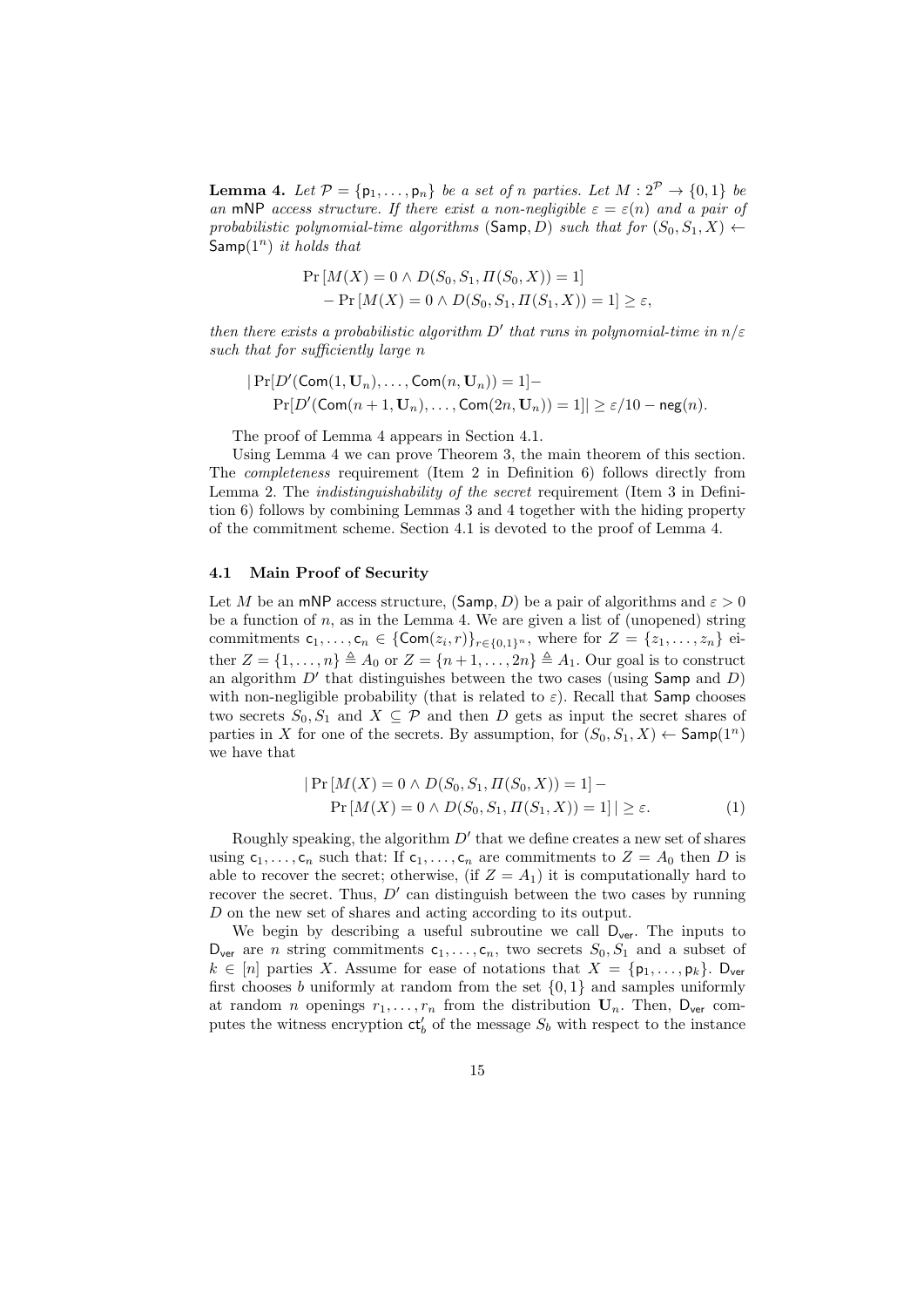$\mathsf{Com}(1,r_1),\ldots,\mathsf{Com}(k,r_k),\mathsf{c}_{k+1},\ldots,\mathsf{c}_n$  of  $M'$  (see Figure 1) and sets for every  $i \in [n]$  the share of party  $p_i$  to be  $\Pi'(S_b, i) = \langle r_i, \text{ct}_b' \rangle$ . Finally,  $D_{\text{ver}}$  emulates the execution of D on the set of shares of X  $(\Pi'(S_b, X))$ . If the output of D equals to  $b$ , then  $D_{\text{ver}}$  outputs 1 (meaning the input commitments correspond to  $Z = A_0$ ; otherwise,  $D_{\text{ver}}$  outputs 0 (meaning the input commitments correspond to  $Z = A_1$ ).

The naïve implementation of  $D'$  is to run Samp to generate  $S_0, S_1$  and X, run  $D_{\text{ver}}$  with the given string commitments,  $S_0$ ,  $S_1$  and X, and output accordingly. This, however, does not work. To see this, recall that the assumption (eq. (1)) only guarantees that  $D$  is able to distinguish between the two secrets when  $M(X) = 0$ . However, it is possible that with high probability (yet smaller than  $1 - 1/\text{poly}(n)$  over Samp it holds that  $M(X) = 1$ , in which we do not have any guarantee on  $D$ . Hence, simply running Samp and  $D_{ver}$  might fool us in outputting the wrong answer.

The first step to solve this is to observe that, by the assumption in eq. (1), Samp generates an X such that  $M(X) = 0$  with (non-negligible) probability at least  $\varepsilon$ . By this observation, notice that by running Samp for  $\Theta(n/\varepsilon)$  iterations we are assured that with very high probability (specifically,  $1 - neg(n)$ ) there exists an iteration in which  $M(X) = 0$ . All we are left to do is to recognize in which iteration  $M(X) = 0$  and only in that iteration we run  $D_{ver}$  and output accordingly.

However, in general it might be computationally difficult to test for a given X whether  $M(X) = 0$  or not. To overcome this, we observe that we need something much simpler than testing if  $M(X) = 0$  or not. All we actually need is a procedure that we call  $B$  that checks if  $D_{ver}$  is a good distinguisher (between commitments to  $A_0$  and commitments to  $A_1$ ) for a given X. On the one hand, by the assumption, we are assured that this is indeed the case if  $M(X) = 0$ . On the other hand, if  $M(X) = 1$  and  $D_{ver}$  is biased, then simply running  $D_{ver}$  and outputting accordingly is enough.

Thus, our goal is to estimate the bias of  $D_{\text{ver}}$ . The latter is implemented efficiently by running  $D_{\text{ver}}$  independently  $\Theta(n/\varepsilon)$  times on both inputs (i.e., with  $Z = A_0$  and with  $Z = A_1$ ) and counting the number of "correct" answers.

Recapping, our construction of D' is as follows: D' runs for  $\Theta(n/\varepsilon)$  iterations such that in each iteration it runs  $\textsf{Samp}(1^n)$  and gets two secrets  $S_0, S_1$  and a subset of parties X. Then, it estimates the bias of  $D_{\text{ver}}$  for that specific X (independently of the input). If the bias is large enough,  $D'$  evaluates  $D_{ver}$  with the input of D', the two secrets  $S_0, S_1$  and the subset of parties X and outputs its output. The formal description of  $D'$  is given in Figure 2.

Analysis of  $D'$ . We defer the detailed analysis of  $D'$  to the full version of the paper [24].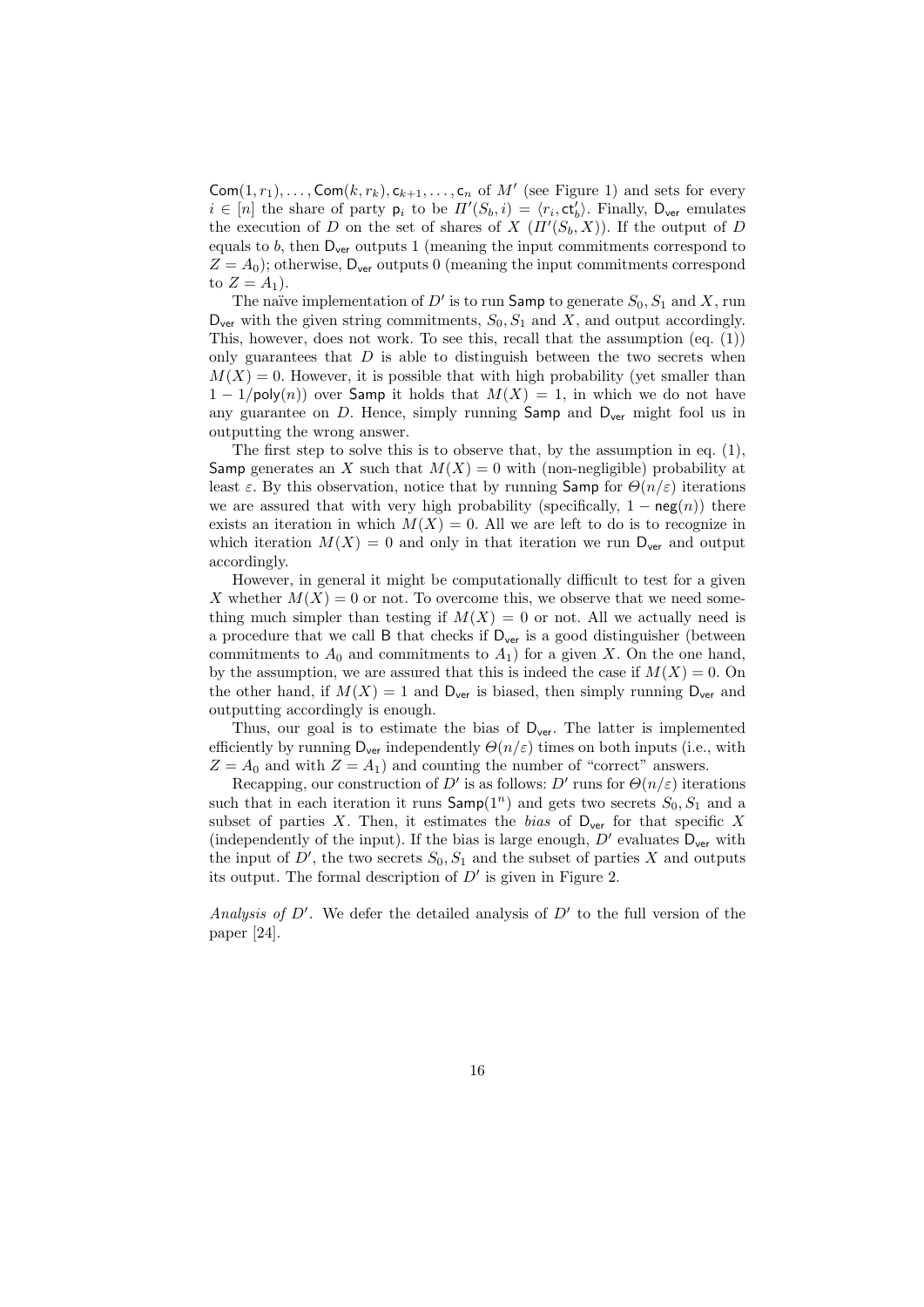### The algorithm  $D'$

*Input*: A sequence of commitments  $c_1, \ldots, c_n$  where  $\forall i \in [n]:$   $c_i \in$  ${Com}(z_i, r)$ <sub>r∈{0,1}</sub><sup>n</sup> and for  $Z = \{z_1, ..., z_n\}$  either  $Z = \{1, ..., n\}$   $\triangleq A_0$  or  $Z = \{n+1, \ldots, 2n\} \triangleq A_1.$ 1. Do the following for  $T = n/\varepsilon$  times: (a)  $S_0, S_1, X \leftarrow$  Samp $(1^n)$ . (b) Run bias  $\leftarrow B(S_0, S_1, X)$ . (c) If bias  $= 1$ : i. Run res $D \leftarrow D_{ver}(c_1, \ldots, c_n, S_0, S_1, X)$ . ii. Output resD (and HALT). 2. Output 0. The sub-procedure B *Input*: Two secrets  $S_0$ ,  $S_1$  and a subset of parties  $X \subseteq \mathcal{P}$ . 1. Set  $q_0, q_1 \leftarrow 0$ . Run  $T_B = 4n/\varepsilon$  times: (a)  $q_0 \leftarrow q_0 + \mathsf{D}_{\text{ver}}(\textsf{Com}(1, \mathbf{U}_n), \dots, \textsf{Com}(n, \mathbf{U}_n), S_0, S_1, X).$ (b)  $q_1 \leftarrow q_1 + \mathsf{D}_{\text{ver}}(\textsf{Com}(n+1,\mathbf{U}_n),\ldots,\textsf{Com}(2n,\mathbf{U}_n),S_0,S_1,X).$ 2. If  $|q_0 - q_1| > n$ , output 1. 3. Output 0. The sub-procedure  $D_{ver}$ *Input*: A sequence of commitments  $c_1, \ldots, c_n$ , two secrets  $S_0$ ,  $S_1$  and a subset of parties  $X \subseteq \mathcal{P}$ . 1. Choose  $b \in \{0, 1\}$  uniformly at random. 2. For  $i \in [n]$ : Sample  $r_i \stackrel{\mathsf{R}}{\leftarrow} \mathbf{U}_n$  and let  $\mathsf{c}'_i =$  $\int \text{Com}(i, r_i)$  if  $p_i \in X$  $c_i$  otherwise. 3. Compute  $ct'_b \leftarrow \mathsf{Encrypt}_{M'}((c'_1, \ldots, c'_n), S_b)$ . 4. For  $i \in [n]$  let the new share of party  $p_i$  be  $\Pi'(S_b, i) = \langle r_i, \text{ct}_b' \rangle$ . 5. Return 1 if  $D(S_0, S_1, \Pi'(S_b, X)) = b$  and 0 otherwise.



## 5 Conclusions and Open Problems

We have shown a construction of a secret-sharing scheme for any mNP access structure. In fact, our construction yields the first candidate computational secret-sharing scheme for all monotone functions in P (recall that not every monotone function in P can be computed by a polynomial-size monotone cir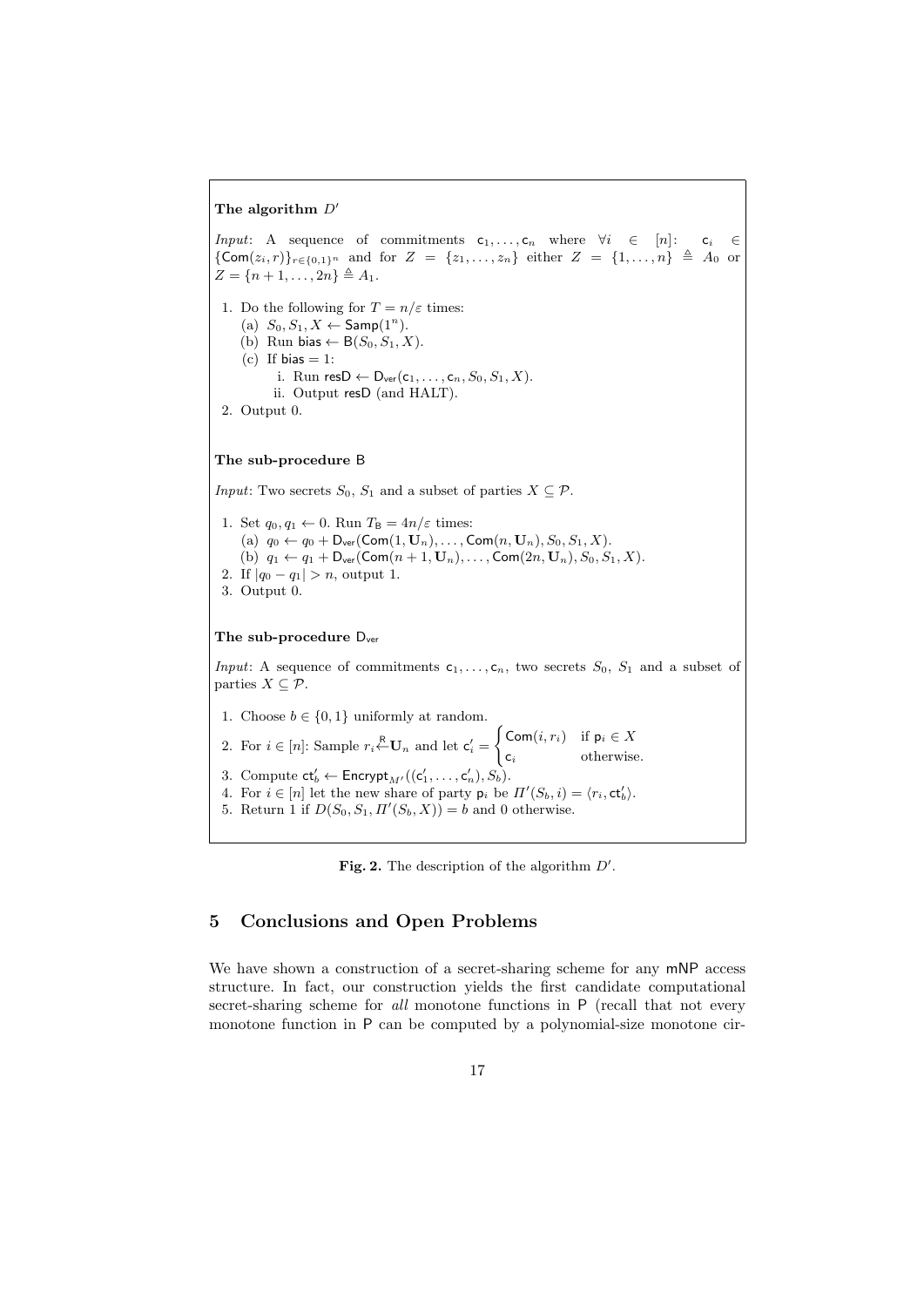cuit, see e.g., Razborov's lower bound for matching [30]). Our construction only requires witness encryption scheme for NP.

We conclude with several open problems:

- Is there a secret-sharing scheme for mNP that relies only on standard hardness assumptions, or at least falsifiable ones [27]?
- Is there a way to use secret-sharing for monotone P to achieve secret-sharing for monotone NP (in a black-box manner)?
- Construct a Rudich secret-sharing scheme for every access structure in mNP that is secure against adaptive adversaries (see Section 3.2 for a discussion). Under a stronger assumption, i.e., extractable witness encryption (in which if an algorithm is able to decrypt a ciphertext, then it is possible to extract a witness), Zvika Brakerski observed that our construction is secure against adaptive adversaries as well.
- Show a completeness theorem (similarly to Corollary 1) for secret-sharing schemes that are also secure against adaptive adversaries, as defined in Section 3.2.

### Acknowledgements

We are grateful to Amit Sahai for suggesting to base our construction on witness encryption. We thank Zvika Brakerski for many helpful discussions and insightful ideas. The second author thanks Steven Rudich for sharing with him his ideas on secret sharing beyond P. We thank the anonymous referees for many helpful remarks.

### References

- 1. Barak, B., Garg, S., Kalai, Y.T., Paneth, O., Sahai, A.: Protecting obfuscation against algebraic attacks. In: EUROCRYPT. Lecture Notes in Computer Science, vol. 8441, pp. 221–238. Springer (2014)
- 2. Barak, B., Goldreich, O., Impagliazzo, R., Rudich, S., Sahai, A., Vadhan, S.P., Yang, K.: On the (im)possibility of obfuscating programs. In: CRYPTO. Lecture Notes in Computer Science, vol. 2139, pp. 1–18. Springer (2001)
- 3. Barak, B., Goldreich, O., Impagliazzo, R., Rudich, S., Sahai, A., Vadhan, S.P., Yang, K.: On the (im)possibility of obfuscating programs. Journal of the ACM 59(2), 6 (2012), preliminary version appeared in CRYPTO 2001
- 4. Beimel, A.: Secret-sharing schemes: A survey. In: IWCC. Lecture Notes in Computer Science, vol. 6639, pp. 11–46. Springer (2011)
- 5. Beimel, A., Ishai, Y.: On the power of nonlinear secrect-sharing. SIAM Journal on Discrete Mathematics 19(1), 258–280 (2005)
- 6. Bellare, M., Rogaway, P.: Robust computational secret sharing and a unified account of classical secret-sharing goals. In: ACM Conference on Computer and Communications Security. pp. 172–184. ACM (2007)
- 7. Benaloh, J.C., Leichter, J.: Generalized secret sharing and monotone functions. In: CRYPTO. Lecture Notes in Computer Science, vol. 403, pp. 27–35. Springer (1988)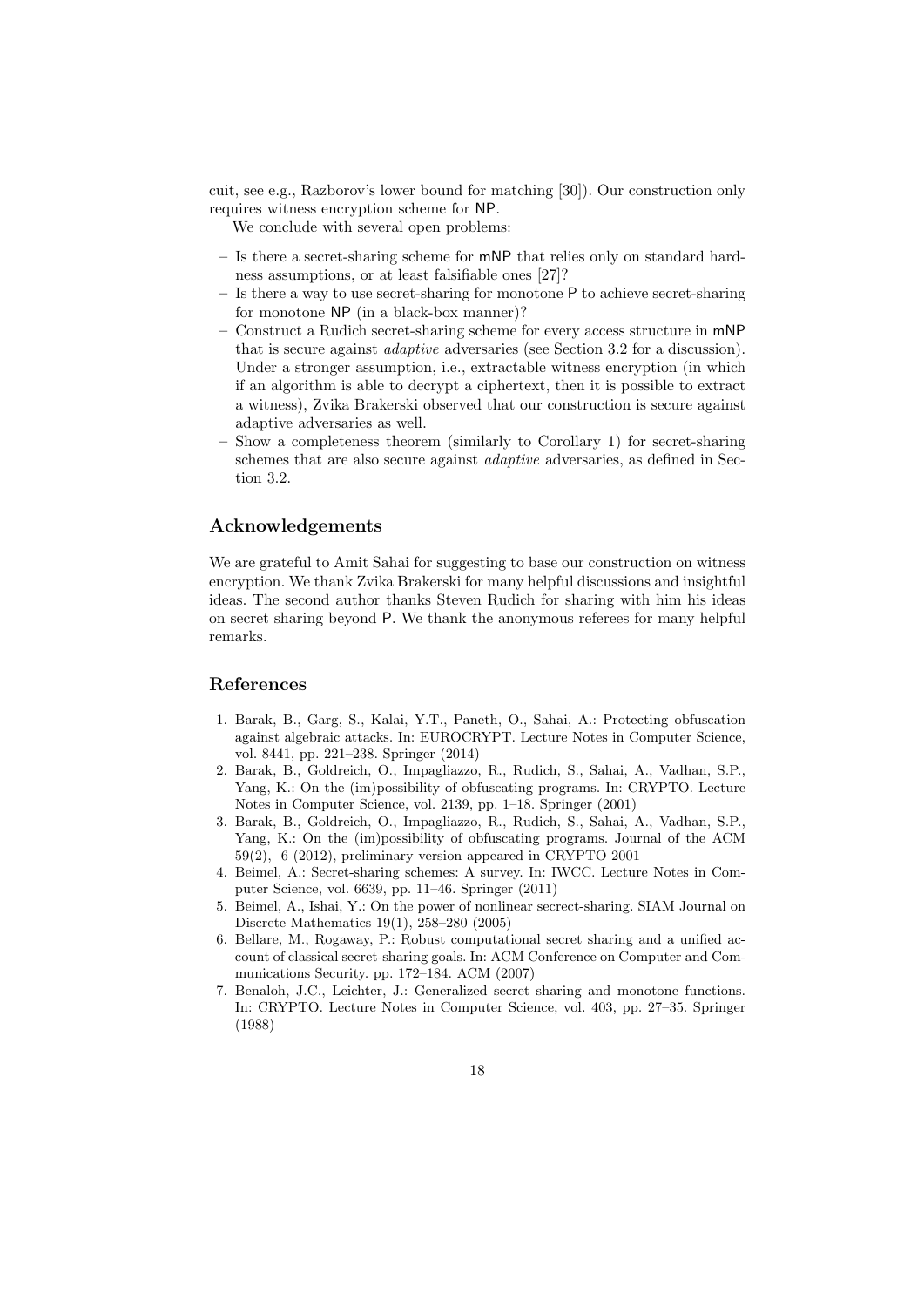- 8. Blakley, G.R.: Safeguarding cryptographic keys. Proceedings of the AFIPS National Computer Conference 22, 313–317 (1979)
- 9. Boneh, D., Zhandry, M.: Multiparty key exchange, efficient traitor tracing, and more from indistinguishability obfuscation. In: CRYPTO (1). Lecture Notes in Computer Science, vol. 8616, pp. 480–499. Springer (2014)
- 10. Brakerski, Z., Rothblum, G.N.: Black-box obfuscation for d-CNFs. In: ITCS. pp. 235–250. ACM (2014)
- 11. Brakerski, Z., Rothblum, G.N.: Virtual black-box obfuscation for all circuits via generic graded encoding. In: TCC. pp. 1–25 (2014)
- 12. Dwork, C., Naor, M., Reingold, O., Stockmeyer, L.J.: Magic functions. Journal of the ACM 50(6), 852–921 (2003)
- 13. Garg, S., Gentry, C., Halevi, S., Raykova, M., Sahai, A., Waters, B.: Candidate indistinguishability obfuscation and functional encryption for all circuits. In: FOCS. pp. 40–49 (2013)
- 14. Garg, S., Gentry, C., Sahai, A., Waters, B.: Witness encryption and its applications. In: STOC. pp. 467–476. ACM (2013)
- 15. Gentry, C., Lewko, A.B., Sahai, A., Waters, B.: Indistinguishability obfuscation from the multilinear subgroup elimination assumption. IACR Cryptology ePrint Archive 2014, 309 (2014)
- 16. Gentry, C., Lewko, A.B., Waters, B.: Witness encryption from instance independent assumptions. In: CRYPTO (1). Lecture Notes in Computer Science, vol. 8616, pp. 426–443. Springer (2014)
- 17. Goldwasser, S., Micali, S.: Probabilistic encryption. Journal of Computer and System Sciences 28(2), 270–299 (1984)
- 18. Grigni, M., Sipser, M.: Monotone complexity. In: Proceedings of LMS workshop on Boolean function complexity. vol. 169, pp. 57–75. Cambridge University Press (1992)
- 19. Håstad, J., Impagliazzo, R., Levin, L.A., Luby, M.: A pseudorandom generator from any one-way function. SIAM J. Comput. 28(4), 1364–1396 (1999)
- 20. Impagliazzo, R.: A personal view of average-case complexity. In: Structure in Complexity Theory Conference. pp. 134–147. IEEE Computer Society (1995)
- 21. Ito, M., Saito, A., Nishizeki, T.: Multiple assignment scheme for sharing secret. Journal of Cryptology 6(1), 15–20 (1993)
- 22. Karchmer, M., Wigderson, A.: On span programs. In: Structure in Complexity Theory Conference. pp. 102–111. IEEE Computer Society (1993)
- 23. Komargodski, I., Moran, T., Naor, M., Pass, R., Rosen, A., Yogev, E.: One-way functions and (im)perfect obfuscation. IACR Cryptology ePrint Archive 2014, 347 (2014), to appear in FOCS 2014
- 24. Komargodski, I., Naor, M., Yogev, E.: Secret-sharing for NP. IACR Cryptology ePrint Archive 2014, 213 (2014)
- 25. Krawczyk, H.: Secret sharing made short. In: CRYPTO. Lecture Notes in Computer Science, vol. 773, pp. 136–146. Springer (1993)
- 26. Naor, M.: Bit commitment using pseudorandomness. Journal of Cryptology 4(2), 151–158 (1991)
- 27. Naor, M.: On cryptographic assumptions and challenges. In: CRYPTO. Lecture Notes in Computer Science, vol. 2729, pp. 96–109. Springer (2003)
- 28. Naor, M.: Secret sharing for access structures beyond P (2006), slides: http://www.wisdom.weizmann.ac.il/ naor/PAPERS/minicrypt.html
- 29. Pass, R., Seth, K., Telang, S.: Indistinguishability obfuscation from semanticallysecure multilinear encodings. In: CRYPTO (1). Lecture Notes in Computer Science, vol. 8616, pp. 500–517. Springer (2014)